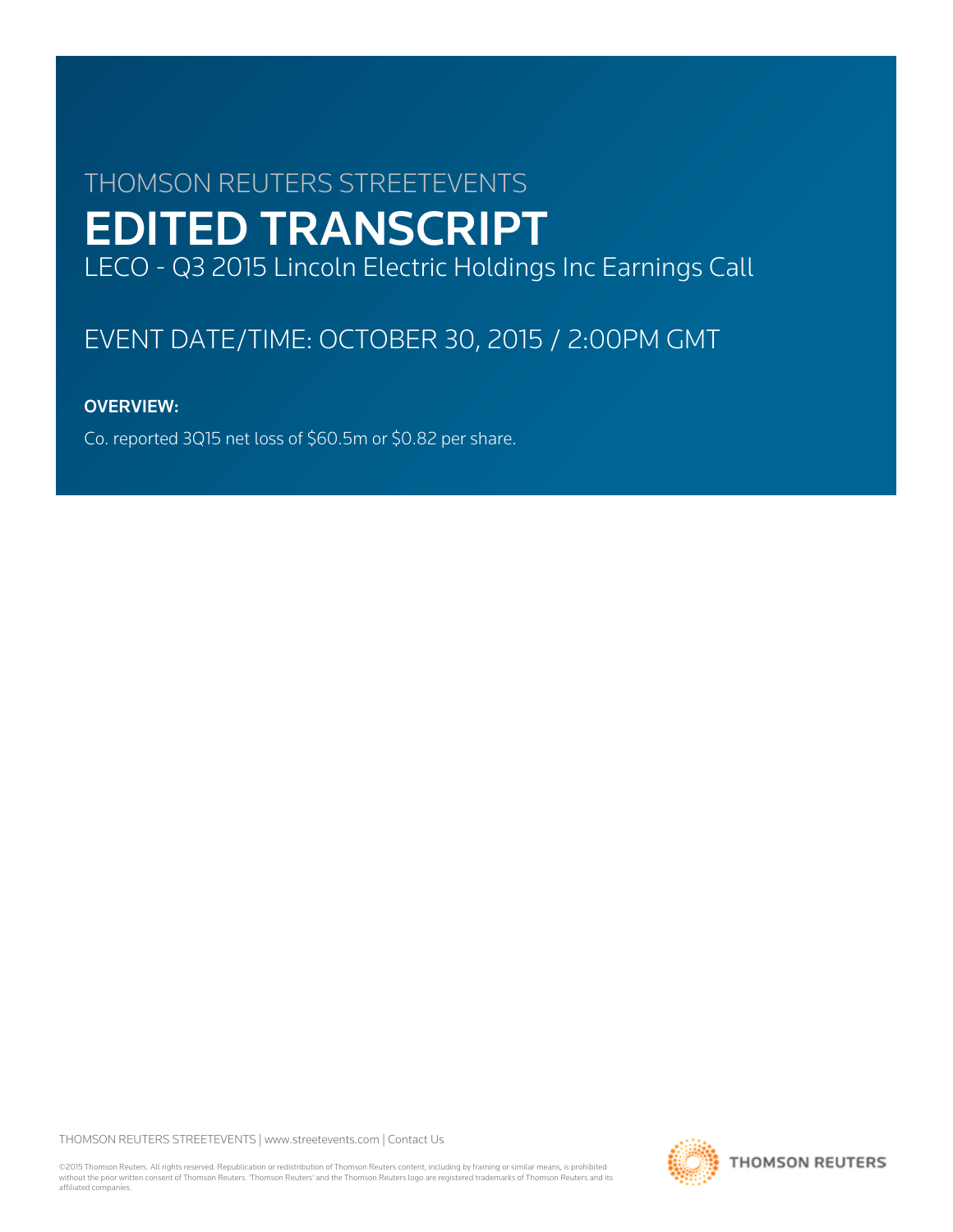# **CORPORATE PARTICIPANTS**

**[Amanda Butler](#page-1-0)** Lincoln Electric Holdings, Inc. - Director of IR **[Chris Mapes](#page-2-0)** Lincoln Electric Holdings Inc - Chairman, President & CEO **[Vince Petrella](#page-3-0)** Lincoln Electric Holdings Inc - CFO

# **CONFERENCE CALL PARTICIPANTS**

**[Matt McConnell](#page-6-0)** RBC Capital Markets - Analyst **[Schon Williams](#page-7-0)** BB&T Capital Markets - Analyst **[Mig Dobre](#page-8-0)** Robert W. Baird & Company - Analyst **[Walter Liptak](#page-9-0)** Seaport Global Securities - Analyst **[Robert Wertheimer](#page-10-0)** Barclays Capital - Analyst **[Joe O'Dea](#page-11-0)** Vertical Research Partners - Analyst **[Tom Hayes](#page-12-0)** Northcoast Research - Analyst **[Liam Burke](#page-13-0)** Wunderlich Securities, Inc. - Analyst **[Stanley Elliott](#page-14-0)** Stifel Nicolaus - Analyst **[Steve Barger](#page-15-0)** KeyBanc Capital Markets - Analyst **[Justin Bergner](#page-18-0)** Gabelli & Company - Analyst

# **PRESENTATION**

#### **Operator**

Greetings, and welcome to the Lincoln Electric 2015 third-quarter financial results conference call.

(Operator Instructions)

<span id="page-1-0"></span>This call is being recorded.

It is now my pleasure to introduce your host, Amanda Butler, Director of Investor Relations. Thank you. You may begin.

#### **Amanda Butler** - Lincoln Electric Holdings, Inc. - Director of IR

Thank you, Chelsea. Good morning, everyone. Welcome to Lincoln Electric's 2015 third-quarter conference call. We released our financial results for the quarter earlier today, and you can find our release and this call's slide presentation on the Lincoln Electric website at LincolnElectric.com in the Investor Relations section.

Joining me on the call today is Chris Mapes, Lincoln's Chairman, President and Chief Executive Officer, and our Chief Financial Officer, Vince Petrella. Chris will begin the discussion this morning with an overview of the quarter, and Vince will cover the numbers in more detail, as well as our uses of cash. Following our prepared remarks, we will take your questions.

Before we start our discussion, please note that certain statements made during this call may be forward-looking, and actual results may differ materially from our expectations due to a number of risk factors. A discussion of some of the risk factors and uncertainties that may affect our results are provided in our press release, and in our SEC filings on Forms 10-K and 10-Q. In addition, we discuss financial measures that do not

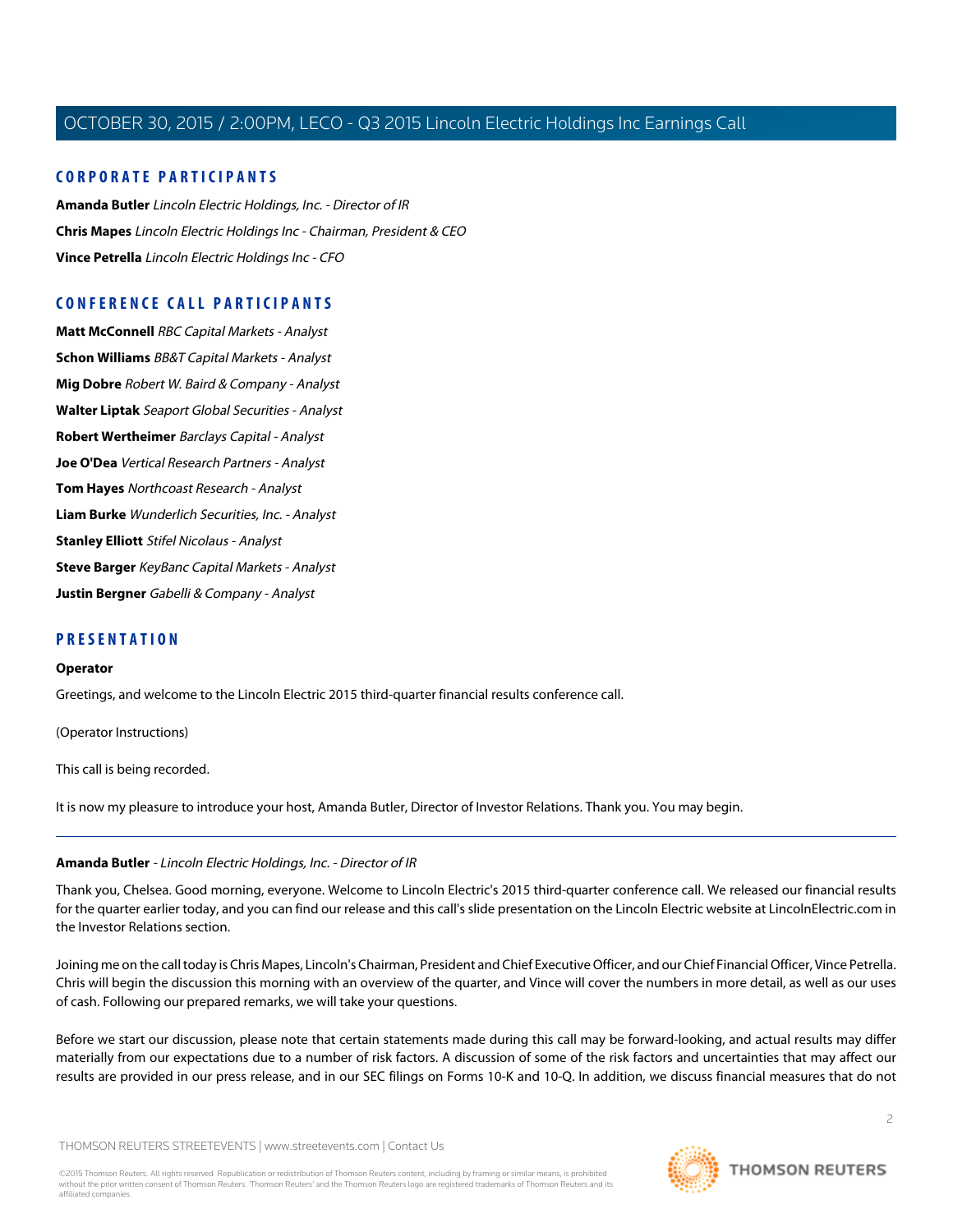conform to US GAAP. And a reconciliation of non-GAAP measures to the most comparable GAAP measure is found in the financial tables in our earnings release.

With that, I'll turn the call over to Chris Mapes. Chris?

### <span id="page-2-0"></span>**Chris Mapes** - Lincoln Electric Holdings Inc - Chairman, President & CEO

Thank you, Amanda. Good morning, everyone.

Our third-quarter results illustrate solid execution of our 2020 Vision and Strategy, operational excellence, and the benefit of cost-reduction actions initiated in the second quarter. Headwinds continue to persist, as industrial end markets weakened throughout the third quarter from the same forces and factors other industrial firms have noted. Additionally, we faced challenging year-over-year comparisons in our three largest segments. This resulted in 9.9% lower sales in the third quarter, as an approximate 3% growth from both pricing actions and acquisitions were offset by a 10.2%, or \$73 million, decline in volumes, and a 5.9%, or \$42 million, decline from unfavorable foreign exchange.

Despite these challenges, we achieved a 15.1% adjusted operating income margin, up 40 basis points versus the prior year, primarily on cost-reduction actions and operational improvements. We achieved an adjusted earnings per share of \$0.89. While share repurchases contributed \$0.06, this benefit was offset by a \$0.05 unfavorable impact from foreign exchange.

We generated solid cash flow, with 143% free-cash-flow-conversion-to-net-income ratio. Return on invested capital, when adjusting for our special items, was solid at 21.4%, and we continued to return cash to shareholders. In the quarter, we returned \$161 million, or approximately 150% of cash flow from operations. And given our confidence in cash flow generation, we remain committed to our \$400 million 2015 share repurchase target.

Additionally, earlier this week we announced a 10.3% increase in our dividend pay-out rate to \$1.28 per diluted share for next year. As outlined in our press release, we incurred \$181 million of pre-tax special charges in the third quarter, which Vince will walk through in more detail in his prepared remarks.

Looking at sales trends in a bit more detail on slide 4, the 10.2% volume decline reflected broad and weakening demand trends, as well as challenging year-over-year comparisons for the Organization. We achieved double-digit percent growth in our automation portfolio, both on a reported and organic sales basis. However, this growth was offset by further declines in both equipment systems and consumables across broader end sectors and geographies, as customers increasingly opted to defer capital investments and reduce production volumes in the quarter.

Our US export business declines moderated in the quarter, down 16%, while global oil and gas sales declines held study, down 20% versus the prior year. North American organic sales performance declined approximately 9% in the quarter. We associate this weakening on challenging year-over-year comparisons and a broader decline in demand, reflecting the impact of energy markets, as well as many of the industrial sectors we serve in the region. European organic sales also declined in the quarter, largely on challenging year-over-year comparisons due to strong volume performance in 2014, but also broad oil and gas weakness persisted across northern Europe, Russia, and the Middle East.

Looking at end sectors, we continued to see modest growth in transportation, non-residential construction, and in pipe mills, but at decelerating rates in the third quarter. General fabrication, which had previously been flat to positive, declined in the third quarter, along with further weakening in heavy fabrication as commodity prices continued to contract, impacting heavy equipment.

Moving to slide 5, we remain focused on investing for long-term profitable growth, and aggressively working to ensure costs remain aligned to current conditions. Looking at our growth investments, I am pleased to report that our investments in automation and in our education portfolio continued to drive growth, even in this challenging part of the cycle. These areas increased at a double-digit percent pace in the third quarter, and we continue to launch new solutions and invest in acquisitions to accelerate our presence in these attractive areas.

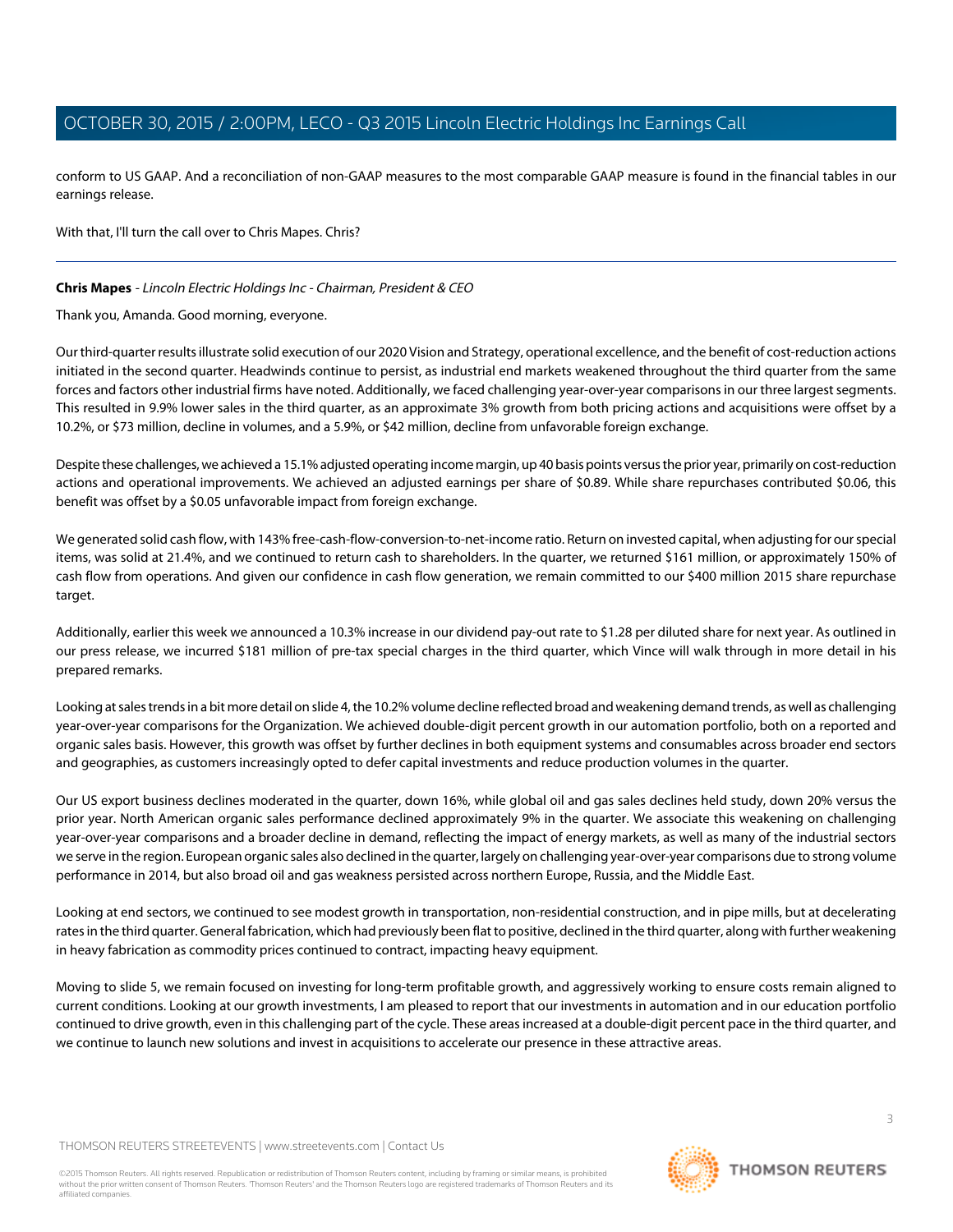In the quarter, we announced the acquisition of the automation asset, Rimrock, with emphasis on the subsidiary, Wolf Robotics. Wolf Robotics is a leader in robot integrations for the heavy fabrication sector in North America, so their addition expands our heavy fabrication capabilities and our presence in the western region of the US.

Additionally, we acquired SWP, based in Australia, which further exposes us to specialty alloy and hard-facing applications and services in the region. In education, we recently announced our \$30 million investment in a new state-of-the-art welding technology center on our Euclid, Ohio, campus that is targeted to open in 2017, and ensure that Lincoln is the standard in welding education globally.

We're also excited about the strength of our product pipeline and new launches for a variety of our segments, including the new Square Wave TIG 200 for the commercial and light-industrial user, which builds on the success of the POWER MIG 210 Multi-Process Welder. In addition, we launched the Process Z solution for welding galvanized steel in the automotive industry, and complementary specialized consumable feeding systems for robotic aluminum and steel welding that enhances quality and productivity.

We're seeing good traction in key markets like shipbuilding in the US, where the unique value propositions of our solutions, like the new expanded range of UltraCore flux-cored consumables and our welding processes are enabling us to grow in an otherwise weak end sector. We continue to believe that all of these investments will allow us to better capitalize on growth opportunities when demand trends improve.

Given continued weakness in demand, we initiated further actions as part of our cost-reduction plan. The combined benefit of actions taken in the second and third quarters is expected to generate \$20 million to \$25 million in annualized temporary benefits, and \$10 million to \$12 million in annualized structural cost savings.

Although we expect that these benefits will help manage margin performance in the fourth quarter of 2015, we expect the fourth quarter to be very challenging, given compressing revenue trends, extended OEM shutdowns in the quarter, and challenging year-over-year comparisons. Given these factors, we expect fourth-quarter revenue to compress, as compared to our third-quarter revenue performance. While the benefits of our cost-reduction actions will help us manage margins, we do expect these benefits to not fully offset the anticipated unfavorable impact from volume and foreign exchange.

Before I pass the call to Vince, I'd like to emphasize that we will continue to manage our Business aggressively in this environment, and we remain confident in our Organization's ability to navigate through these challenging conditions. We will remain focused on our strategy to generate long-term value and improved returns.

<span id="page-3-0"></span>Now I would like to pass the call to Vince.

# **Vince Petrella** - Lincoln Electric Holdings Inc - CFO

Thank you, Chris.

Turning to slide 6 for a review of income statement highlights, our consolidated sales decreased 9.9% compared with the third quarter of 2014, on 3.3% higher price, primarily reflecting the hyper-inflationary environment in Venezuela. Excluding the impact of Venezuelan price increases in the quarter, overall pricing was relatively flat. We also achieved a 3% increase from our most recent Rimrock and SWP acquisitions, as well as Easom Automation, which we closed in October of 2014. These increases were offset by 10.2% lower volumes and a 5.9% unfavorable impact from foreign currency translation.

Our third-quarter gross profit decreased 17.7%, or \$42.7 million, as the benefits from cost reductions and lower input costs were offset by the unfavorable impact of lower volumes, a \$22.2 million special charge related to the Venezuelan currency remeasurement loss, and a \$12.8 million impact from foreign currency translations. Our third-quarter reported gross profit margin decreased 300 basis points to 30.8%, compared with 33.8% in the comparable prior-year period on the impact of special charges. Excluding special items, our gross profit margin increased 50 basis points to 34.3%, primarily reflecting a benefit of cost-reduction actions.

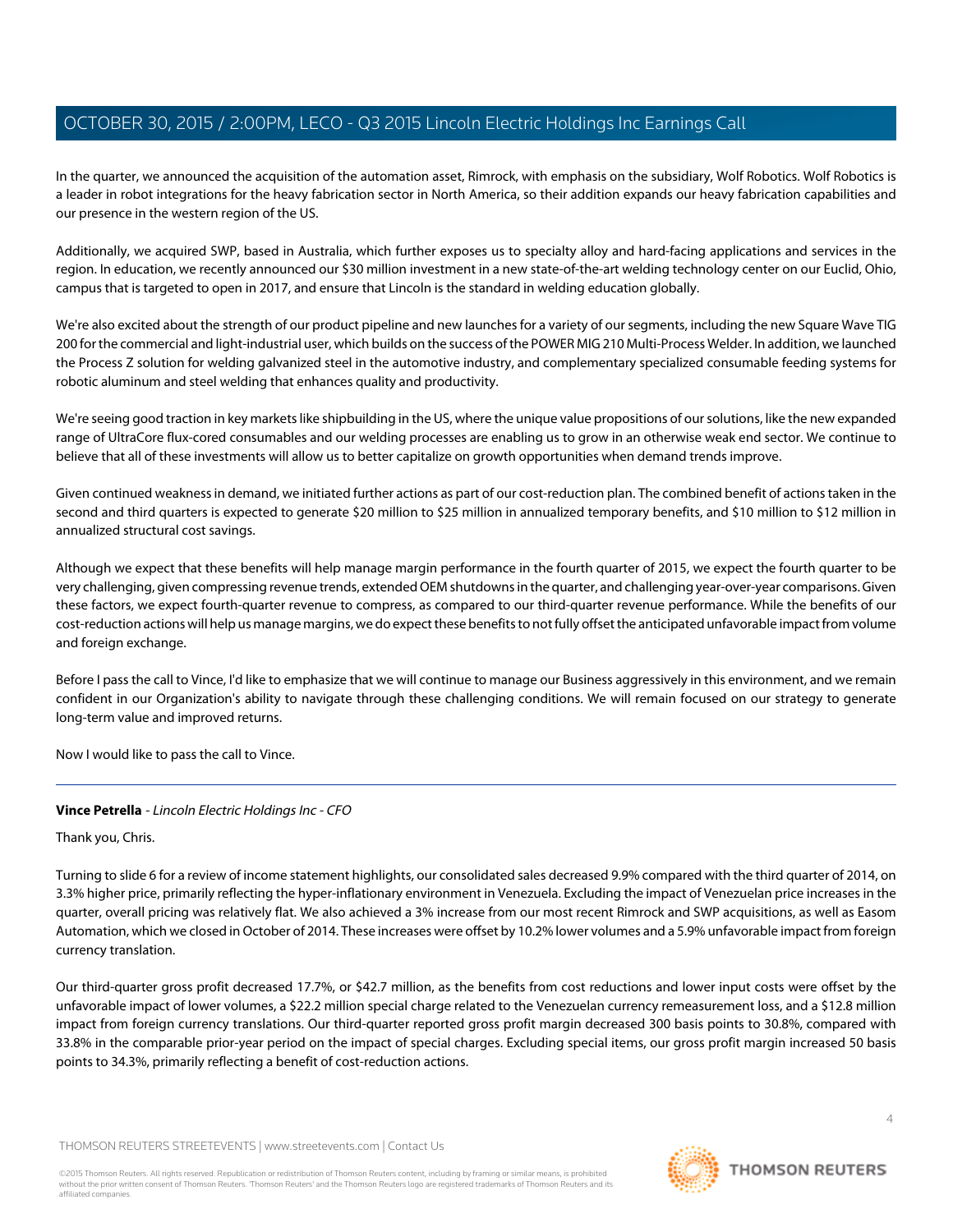Our SG&A expense as a percentage of sales increased 80 basis points to 19.9%, due to the foreign currency and Venezuelan remeasurement loss of \$4.3 million recorded in SG&A. Excluding this special item, our SG&A ratio was essentially flat year over year at 19.2%.

We incurred an operating loss of \$84 million on the \$181 million of pre-tax special items that I will review in more detail on the next slide. On an adjusted basis, we achieved a 15.1% operating profit margin, which was 40 basis points higher than 2014's 14.7% margin. Furthermore, excluding our Venezuelan operations from both years' third-quarter results, our adjusted operating profit margin would have increased 30 basis points to 15.5% in 2015, as compared with 15.2% in 2014.

Our interest expense increased by \$4.6 million in the quarter to \$5.8 million, primarily from the \$2.9 million adjustment and the consideration we expect to pay to acquire an additional ownership interest in a majority owned subsidiary. Interest expense also reflects higher interest accrued on higher borrowings.

The effective tax rate in the quarter was affected by the special items previously mentioned. In the prior-year period, we recognized a 42.4% effective tax rate, due to an asset impairment charge which had no associated tax benefit. Looking ahead to the fourth quarter, we expect our effective tax rate to be in the high 20% range, subject to the mix of earnings and the utilization of US tax credits.

We recorded a net loss for the quarter of \$60.5 million due, to the previously mentioned special items. Adjusted net income decreased 11.6% or \$8.7 million to \$66.2 million. Foreign exchange translation had an unfavorable \$3.4 million impact to net income, or \$0.05 per diluted share in the quarter.

The net loss of \$0.82 per share for the third quarter includes the impact of \$1.71 per diluted share of special items. This compares with earnings of \$0.57 per share in the prior-year period. On an adjusted basis, diluted earnings per share decreased 5.3% to \$0.89, as compared with \$0.94 in 2014. Our Venezuelan operations were breakeven in the third quarter of 2015, as compared with a \$0.01 per share loss to adjusted earnings in the prior-year period.

Now moving to third-quarter special charges on slide 7, as previously mentioned, we incurred \$181 million of pre-tax special charges in the third quarter, of which \$169 million were non-cash. As announced in August, we incurred a \$136.3 million non-cash pre-tax charge primarily related to the pension annuity contract that we purchased from the Principal Financial Group for our existing US retirees in the defined benefit pension plan. The annuity contract reduces our US defined benefit pension plan obligation by approximately 49%, and reduces volatility and risk to our financial statements. We do not anticipate that the reduced obligation will have a material impact to pension expense or annual contribution amounts in the future. The balance of the defined benefit pension plan for current participants remains fully funded.

We also incurred a \$26.5 million non-cash pre-tax charge related to the Venezuelan currency remeasurement loss. This charge reflects a lower of cost or market inventory adjustment of \$22.2 million recorded in cost of goods sold, and a remeasurement loss of \$4.3 million recorded in SG&A.

We have adopted the SIMADI exchange rate of VEF199.4 to the \$1 at the end of September. This compares to the SICAD I rate we previously used of VEF13.5 to the \$1. We believe the SIMADI rate more appropriately approximates the rates used to transact business in our Venezuelan operations. As a result, we expect our translated Venezuelan financial results to be significantly lower moving forward.

Additionally, we incurred an \$18.3 million pre-tax special charge from rationalization and asset impairment charges in the quarter. The rationalization charge of \$12.2 million is related to continued workforce reductions in our Asia-Pacific segment to further align headcount with operating needs as part of our strategic repositioning in that region, as well as a US voluntary separation incentive program that was initiated to further align costs with business conditions.

Lastly, we incurred a non-cash impairment charge of \$6.1 million, primarily related to certain long-lived assets and goodwill of a business unit. After tax, we incurred \$126.7 million in special charges, which had a \$1.71 loss per diluted share.

Now moving to the geographical segments on slide 8, our North American welding segment second-quarter adjusted EBIT margins performed well, up 30 basis points to 18.3%, primarily from the benefits of cost-reduction activities. Reported sales decreased 7.1% in the quarter, as a 4.5%

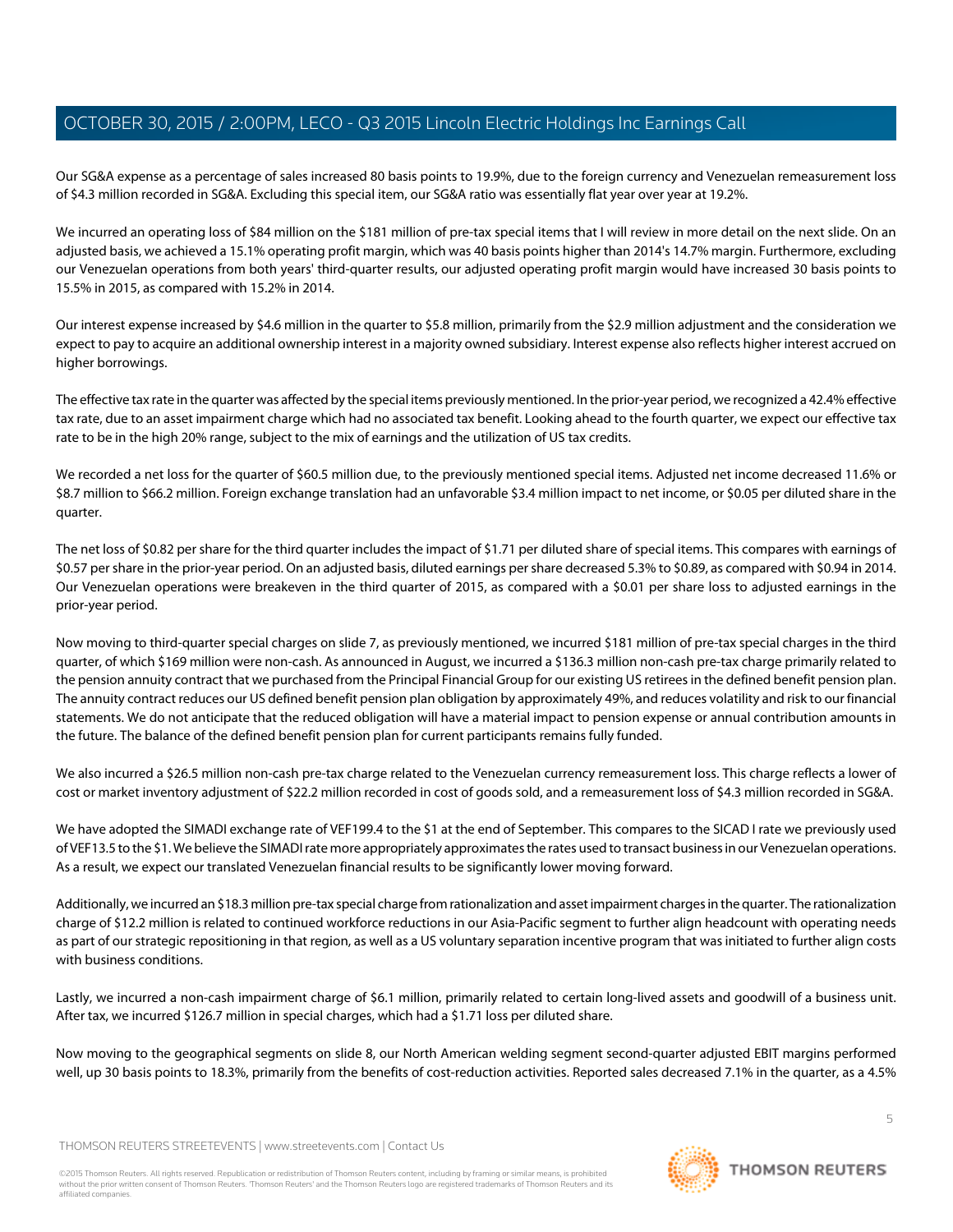benefit from acquisitions and a 90-basis-point increase in pricing was offset by 10.2% lower volumes. While we did achieve double-digit percent organic sales increases in our automation portfolio, equipment and consumables sales were lower, as we saw a broad decline in demand across most end sectors and regions.

Domestically, organic sales declined 9.3%, and our export markets declined approximately 16%, as a strong US dollar and weaker oil activities continued to impact international markets. In Europe, our third-quarter results reflected challenging year-over-year volume and margin performance comparisons. Adjusted EBIT margin declined 380 basis points to 9.8% on lower volumes. Reported sales declined 25%, while organic sales declined 10.4% because of broad weakness in energy markets and challenging year-over-year comparisons.

Moving to slide 10, the Asia-Pacific welding segment's adjusted EBIT margin increased 470 basis points to 4.2% on mix improvements associated with our strategic repositioning. Reported sales in Asia-Pacific declined 20.7% in the quarter. Our organic sales declined 17.7% on 16.7% of lower volumes. Volume declines reflect repositioning of the portfolio and end-market weakness in oil and gas, as well as welding-intensive end market sectors such as mining, heavy fabrication, and transportation. We continue to generate growth in the strategic areas of automation and equipment systems.

South American welding's adjusted EBIT margin increased 570 basis points to 3.9% on easier year-over-year comparisons. Margin performance reflects 6.3% lower volumes from weakening macroeconomic conditions in the region, particularly Venezuela and Brazil.

Moving to slide 12, the Harris Products Group third-quarter EBIT margins declined 130 basis points to 9.8%. Sales declined 19.7%, or 15.3% organically. Volumes decreased 8.4% in the quarter on challenging year-over-year comparisons and broad end-market weakness. Pricing decreased 6.9% on lower metal costs, primarily silver.

Moving to slide 13, our cash flow from operations in the quarter was \$105 million, which represented a 143% conversion of free cash flow to net income rate. Looking at our uses of cash, we invested \$34 million towards acquisitions in the quarter, capital expenditure spending declined 29% to \$11 million in the quarter, or approximately \$40 million for the first nine months.

We now estimate full-year 2015 capital spending to be in the range of \$60 million to \$65 million. This compares to our previous estimate of \$65 million to \$70 million. Additionally, we paid cash dividends of \$22 million, reflecting the higher dividend pay-out rate.

During the quarter, we accelerated spending on share repurchases, and spent approximately \$139 million repurchasing over 2.4 million shares for treasury. For the nine months of 2015, we have spent \$298 million on share repurchases, and continue to target \$400 million for share repurchases this year.

Just a couple of comments on our outlook for the balance of the year and into early 2016 before we open the call for questions: Through October, we have continued to experience weakening industrial demand trends in our end markets, including a broad decline in industrial demand in North America. Combined with challenging year-over-year comparisons through the first quarter of 2016, we expect year-over-year sales trends to further weaken from what we saw in the third quarter. In this environment, we will continue to focus on managing margin performance.

We expect the additional cost-savings actions implemented in the third quarter to benefit the Business in the fourth quarter. We do not expect these benefits to fully offset volume headwinds or the unfavorable impact of foreign exchange. In this environment, we will continue to invest in our long-term 2020 growth strategies, our robust pipeline of new solutions, and ongoing M&A activity. We do remain confident in our cash flow generation, the strength of our balance sheet, and in our ability to invest in the Business. We will continue to return cash to shareholders through the cycle.

With that, I would like to turn the call over to Chelsea for questions. Chelsea?

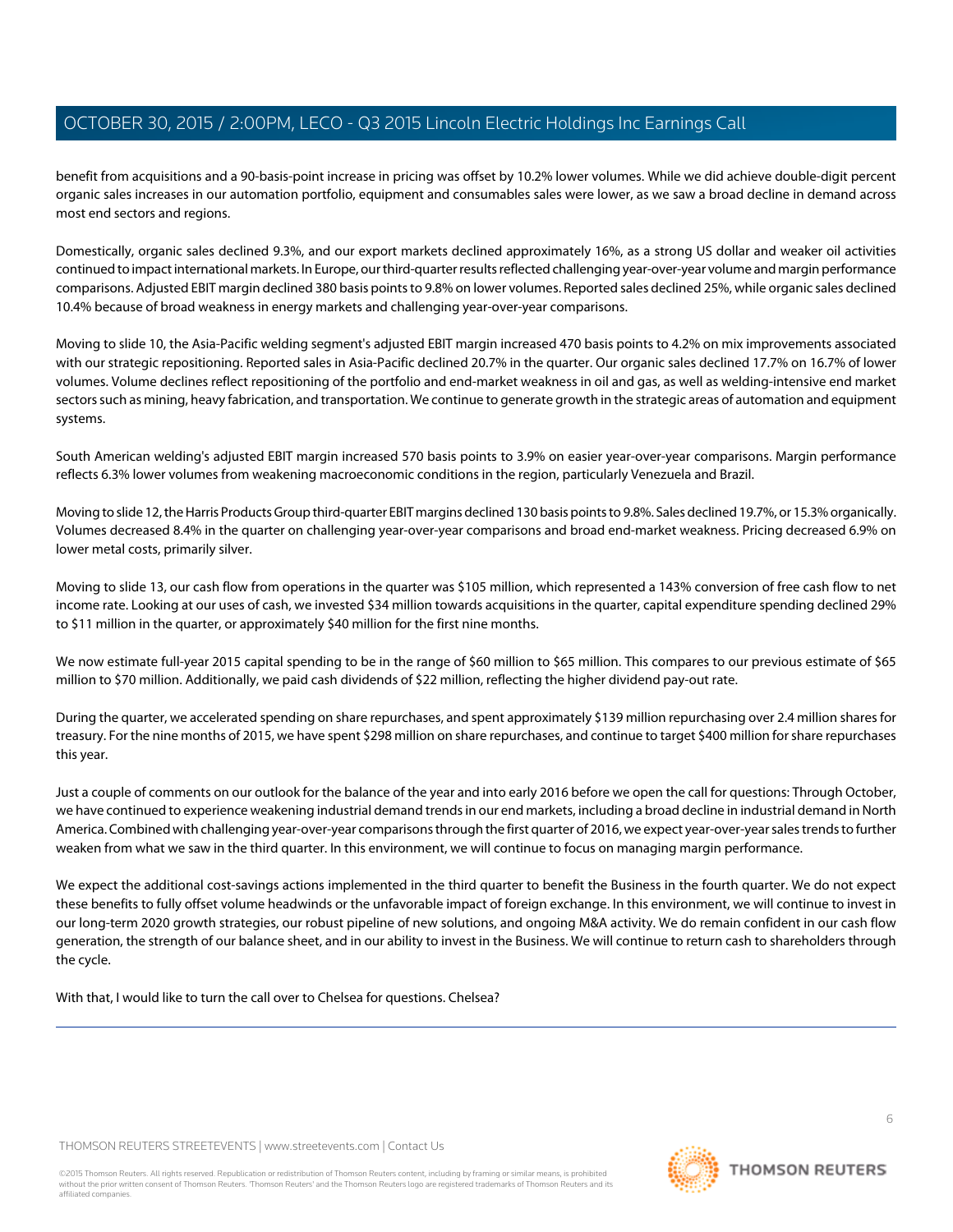# **QUESTIONS AND ANSWERS**

# **Operator**

(Operator Instructions)

<span id="page-6-0"></span>Matt McConnell, RBC Capital Markets.

# **Matt McConnell** - RBC Capital Markets - Analyst

I appreciate all the insight into the different end markets and what you are seeing this quarter. Could you roll that forward and share an early read on what you are expecting for 2016?

I know, Vince, you just mentioned the comps are still tough in the first quarter. But what are some of your underlying assumptions that support the cost structure you have now or how is your planning for 2016?

# **Chris Mapes** - Lincoln Electric Holdings Inc - Chairman, President & CEO

Matt, as you said, we are concerned because the comps are very tough in the first quarter for us. We were not pulled into some of negative demand trends from oil and gas as quickly as some other industry participants. We are expecting that the transportation side stays very steady in 2016, automotive and broad transport still looks good. We're expecting structural to stay good.

We actually believe that there is some indication that pipe may actually be more favorable in 2016 than 2015, although that is certainly a small element of the segment. We are confident that those areas are going to continue to be a very good portion of the business for us. We are confident in some of the new products that we're migrating out into the portfolio and confident that automation should continue its growth trajectory.

But certainly some of the segments that have been challenged for us as it relates to ag and mining, we certainly are expecting to be challenging in 2016. All I can tell you about oil and gas is the only thing that is probably occurred in that marketplace over the last couple of quarters is at least we have seen some stabilization in oil pricing within a range of at least where the investors in that particular marketplace from a capital perspective are probably getting a little bit more confidence over the stability of pricing. Which hopefully can return some greater investment dollars into that segment in 2016.

# **Matt McConnell** - RBC Capital Markets - Analyst

Okay, great. Thanks. That's helpful. Just a follow-up maybe on margins. In North America, specifically, how close are you to the minimum hours that you commit to there. Another way to ask that is, how much flexibility do you have to reduce near-term capacity if you do see any more incremental end market weakness?

# **Vince Petrella** - Lincoln Electric Holdings Inc - CFO

We've offered a voluntary incentive separation program that over 100 people accepted during the course of the quarter. We also are working our productive staff at a little less than a full workload. So there is a bit of room to move hours down if we take another step down in order and sales patterns going forward.

# **Matt McConnell** - RBC Capital Markets - Analyst

Okay. Great. Thank you.

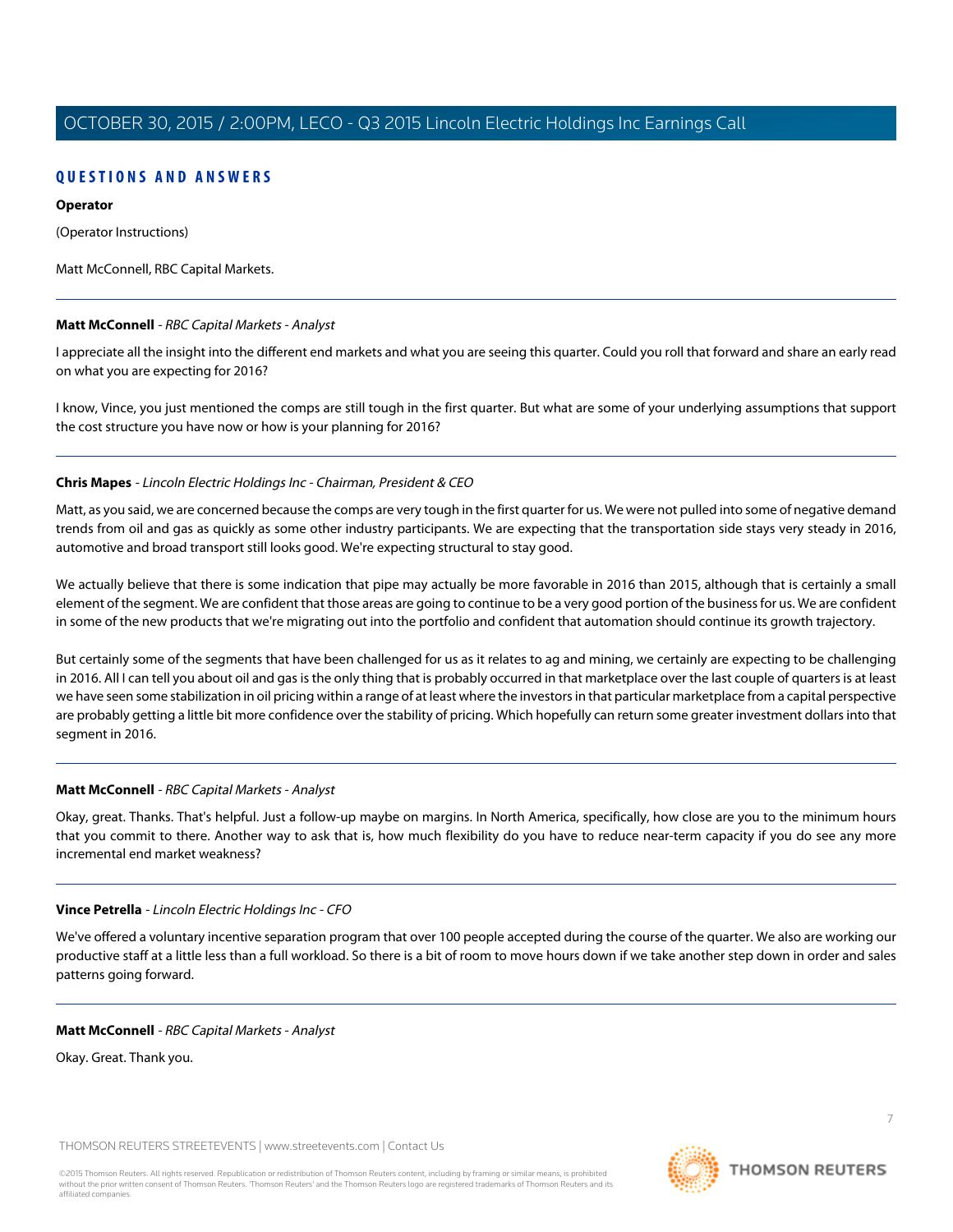### **Operator**

Schon Williams, BB&T Capital Markets.

# <span id="page-7-0"></span>**Schon Williams** - BB&T Capital Markets - Analyst

Would you guys be willing to quantify, what is the sequential savings you expect to realize from the current action in Q4 versus Q3?

# **Chris Mapes** - Lincoln Electric Holdings Inc - Chairman, President & CEO

We announced at the end of the second quarter, savings that were roughly half of the aggregate savings that we have updated at the end of the third quarter. As you might recall, Schon, we said that we would have a run rate of \$10 million to \$12 million of temporary cost savings beginning the third quarter and \$4 million to \$6 million of permanent savings beginning in the third quarter.

Now we can layer in on top of that to aggregate \$20 million to \$25 million of temporary savings and \$10 million to \$12 million of permanent that we believe will pretty quickly in the fourth quarter be at a full run rate realization. We took about one-half of those savings in the third quarter and we are now pretty much doubling what we announced at the end of the second quarter for the fourth quarter.

# **Schon Williams** - BB&T Capital Markets - Analyst

All right. So I should think of it as a temporary savings plus the permanent -- you realized some of that in Q3, but there should be at the full run rate in Q4. Is that correct?

# **Chris Mapes** - Lincoln Electric Holdings Inc - Chairman, President & CEO

That is correct.

# **Schon Williams** - BB&T Capital Markets - Analyst

Okay. Then maybe just a little bit on the Harris Products turned -- organic volumes there turned quite negative. I know it was a tough comp, but traditionally that is more housing exposure so I would have maybe expected it to hold off a little bit better. Can you just talk about what is driving the end market weakness there?

# **Chris Mapes** - Lincoln Electric Holdings Inc - Chairman, President & CEO

My comment would be it was a little shallow in the third quarter on the equipment side of that business. You would also be at the point in the housing cycle for those products that you would be at the end of their particular season. Some of our international shipments out of the Harris business were little shallow to our expectations, on the equipment side, as well as the consumables side.

I will point out that, that business has performed very well in 2015. It had very strong results for us in the first and second quarter. And again although a little shallow in Q3, I do not think materially shallow and we do not see anything from a share of market perspective for that particular business.

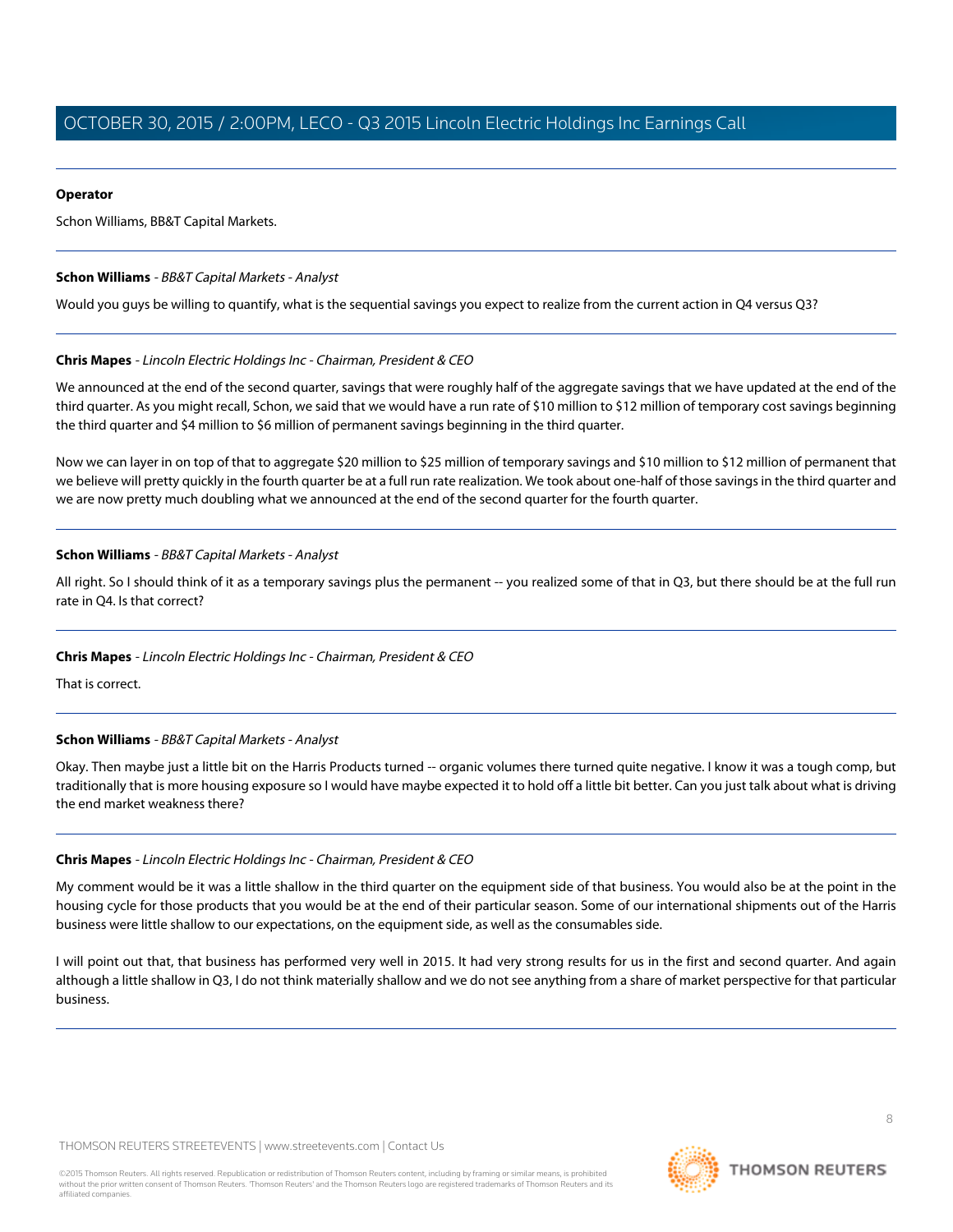### **Schon Williams** - BB&T Capital Markets - Analyst

That's helpful. Then one more, if I may. Vince, any guidance on interest expense as we move into the fourth quarter here?

I know there's a couple of moving pieces there with the payout and increased debt levels. But should we assume the \$5.8 million, is that a good run rate or anything that pushes that up or down?

#### **Vince Petrella** - Lincoln Electric Holdings Inc - CFO

No, I would expect it to come down. As I said in my prepared comments, a contingent consideration required a forecast update based on the results of this business that we bought.

I would tell you that the way it looks today, it would probably be something like \$3 million to \$4 million unless there's another forecast adjustment to the outgoing forecast of the business. So it is going to come down, barring any significant adjustments to contingent consideration. So I would think \$3 million to \$4 million is not a bad estimate at this point in time for one quarter.

#### **Schon Williams** - BB&T Capital Markets - Analyst

All right. That's helpful, guys. I'll see you at the FABTECH show here in a couple of weeks.

#### **Operator**

<span id="page-8-0"></span>Mig Dobre, Baird.

# **Mig Dobre** - Robert W. Baird & Company - Analyst

My first question is just a little bit of clarification, trying to understand how you are really framing the outlook. Things, I presume, sequentially, have gotten weaker, hence the additional action on the cost side.

But I am trying to frame -- how much of this is really related to difficult comps as you frame it out to looking out to the first quarter? As opposed to you seeing some sequential deceleration in the business that would require maybe additional actions on a cost side as we get into next year? I'm trying to separate out the tough comps versus business fundamentals deteriorating, if that makes sense, or end markets?

# **Chris Mapes** - Lincoln Electric Holdings Inc - Chairman, President & CEO

I know, as you say, we need to break it out. It is a tough comp. We had a very strong Q4 and a solid Q1 that is up against us for the next couple of quarters. But when we look at the actual organics within the business and the trends within the business, as we stated, this has been a compressing market.

We do believe that a multitude of industrials are challenged by this particular marketplace. Quite frankly, it has been compressing into Q2 and compressed into Q3. And as we stated, we saw a little bit further compression from an organic perspective in these key end markets as we are entering into Q4. Granted, it is only the first two or three weeks of Q4, but we have seen some sequential and trend data continuing from a demand perspective that has been slightly shallower.

I will tell you, as it shows in our margin performance, we have done a very good job of managing the business and getting ahead of our cost structure. Certainly some of those benefits will be provided into the business, expecting that those will help us make some improvements in Q4.

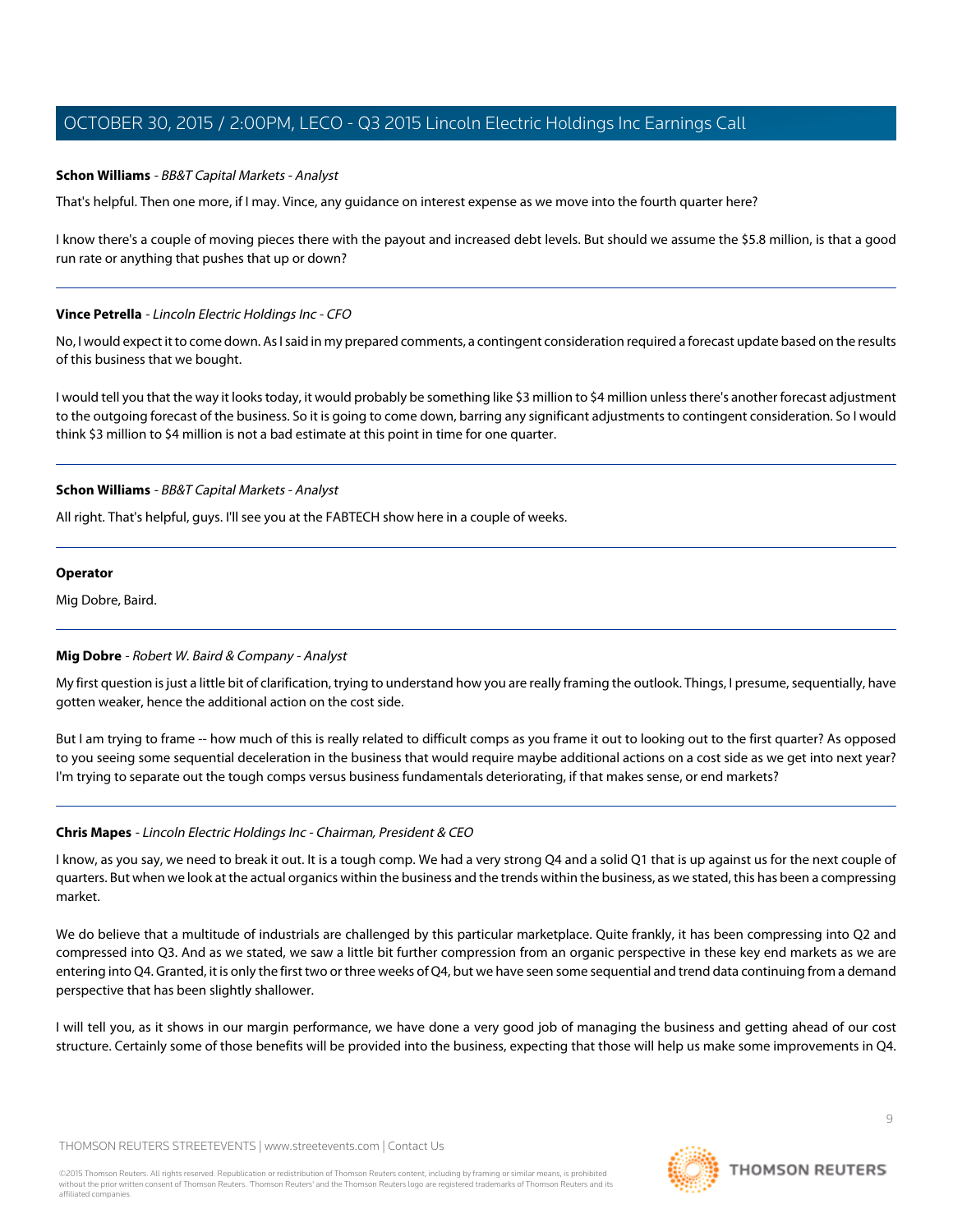But as we stated in the remarks, concerned that quite frankly the revenue trends and the challenges that we have from a comp and FX may make it difficult for us to perform at the level that we would otherwise like to.

### **Mig Dobre** - Robert W. Baird & Company - Analyst

I appreciate that. Thank you for the clarification.

Maybe a big picture question, with you looking at your internal data. One of your big competitors has highlighted a tale of two economies. You've got some industrial manufacturing commodity exposed to the market that are struggling. You've highlighted that, as well

Then you've got some others that are maybe -- consumer, construction, and auto, et cetera, that are doing well. This divergence in and of itself, how unusual is that to you? And do you think that such a divergence is sustainable as we look into 2016?

#### **Chris Mapes** - Lincoln Electric Holdings Inc - Chairman, President & CEO

It is a great question. I would tell you that we would say this type of divergence is usually a unique market attribute.

We'd maybe seen it an earlier cycle one time that we talked but here within Lincoln. The positive side of that is that those areas of the economy that have been performing well in 2015, that automotive space, the structural space, the consumer side, we believe are going to continue into 2016 at a solid level.

The industrial spaces that have been challenged continue to be challenged. Not a lot of clarity as it relates to mining and ag and hopefully stability within oil and gas, as we move forward, but we do see the divergence of a couple of our segments.

I would also point out it is one of the advantages that we believe we have within our portfolio at Lincoln Electric. That because of the multitude of segments that we participate in, in this type of environment, we do have the benefits associated with those other segments that are stronger at this point, the regional diversification. And certainly some of the strength that we have seen within the investments in our automation portfolio that we have certainly emphasized within the business over the last two to three years.

# **Mig Dobre** - Robert W. Baird & Company - Analyst

All right. Thank you.

#### <span id="page-9-0"></span>**Operator**

Walter Liptak, Seaport Global.

# **Walter Liptak** - Seaport Global Securities - Analyst

I want to ask about some of the geographic trends. In North America, wondering about any inventory destocking. If you can tell us, did you get a look into distributors or OEs and what they're doing with their own inventory levels, and if that may be exasperating things in the back part of the year?

And then in Europe, I'm curious about just any monthly trends you have seen that was -- we were all expecting it to be weak, but hoping for stability. Anything in the sectors that might be bottoming and turning more positive?

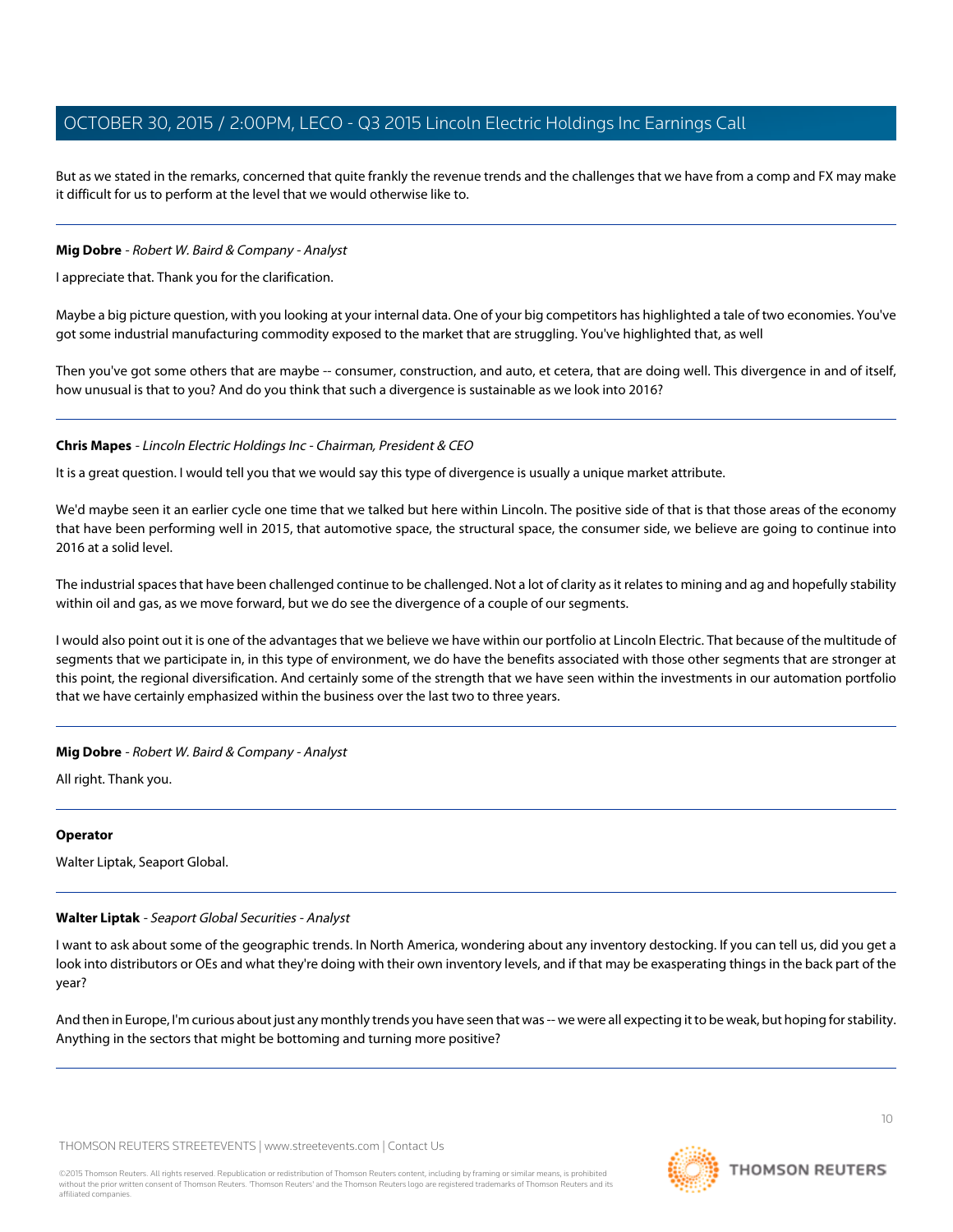#### **Chris Mapes** - Lincoln Electric Holdings Inc - Chairman, President & CEO

I will start, Walt, by answering the European question, which I will tell you, we just have not seen anything in the data that gives us any confidence at any level of stability. We're not seeing any material shift within the business, but we're certainly not seen the stability that we would like to see within that particular market.

Certainly some of the activities that they have in Europe to generate some growth and some stability would be very favorable for us. But when I think about that market, I still am seeing us being challenged because of Europe's connection to Russia and the export market there into Russia, which continues to be challenging for a host of those particular industries and markets, which may make it difficult for us. And for that market to really start to pick up some steam and start to move out of the downward compression in their demand model.

#### **Walter Liptak** - Seaport Global Securities - Analyst

Okay. Great. And then the North America question on the distributor OE destocking?

#### **Chris Mapes** - Lincoln Electric Holdings Inc - Chairman, President & CEO

The fortunate thing relative to where we are at in the cycle is that if you think about oil and gas and mining and ag, those segments that, quite frankly, have been trending more negatively and compressing through the last couple of quarters. We have had enough time within the cycle that we are not experiencing any bubble associated with further inventory reduction that we are expecting. Certainly not seeing that with any of our large channel partners.

The only element relative to those segments that may be something that we see in 2015 versus 2014 is that, because of some of the challenges with demand, we may see some of those large OEMs take larger shutdowns during the traditional holiday windows. So we are expecting that, potentially, we could see more productive days pulled out by some of the OEs in some of those segments, but that is not really relative to inventory.

#### **Walter Liptak** - Seaport Global Securities - Analyst

Okay. Fair enough. Thanks for the color.

#### <span id="page-10-0"></span>**Operator**

Robert Wertheimer, Barclays.

#### **Robert Wertheimer** - Barclays Capital - Analyst

This is a follow-up to the last question. I'm just wondering if you can, with the more granular data that you see, give your opinion on whether there is a confidence crunch. In other words, in the areas where there shouldn't necessarily be weakness, people have stopped spending on equipment versus consumables, if you see what I mean?

You mentioned both are down, but whether you think that equipment is trending below activity as people seize up or not? I am wondering if, aside from the obvious areas of weakness, if you are seeing people pinch it a little bit more than that in anticipation of slower times ahead?

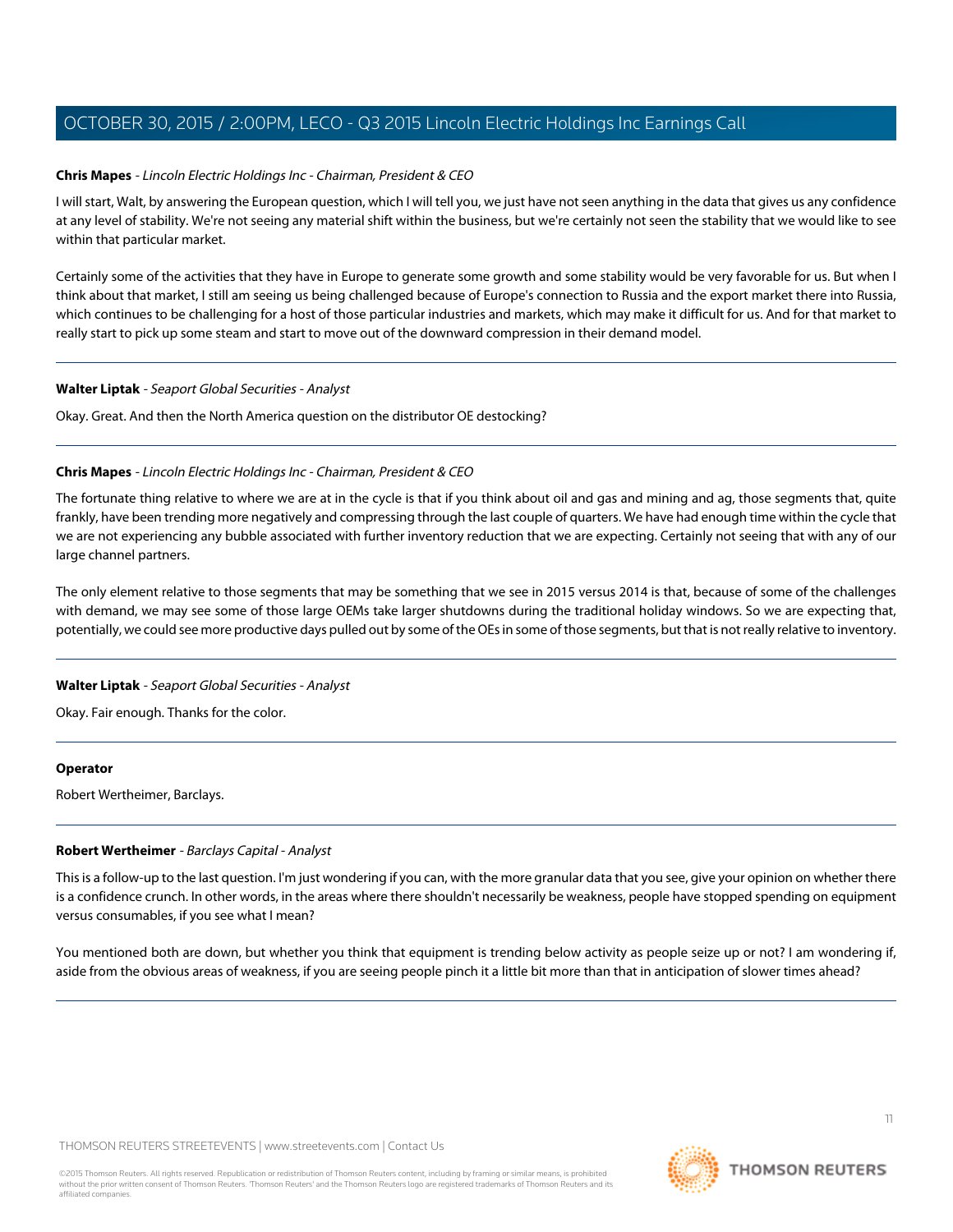# **Chris Mapes** - Lincoln Electric Holdings Inc - Chairman, President & CEO

Rob, that is the case. What we have seen in previous cycles is on the downside of volume contractions, our equipment or machine business fall more than the consumables because it is more of a CapEx discretionary, perhaps, type of spend. We see that in the last couple quarters now at Lincoln, where our equipment business is contracting a bit more than the consumable business.

There is certainly an element of that. And the strong dollar is exasperating that effect in international markets as well. Your point is a valid one, in terms of a little bit of pulling in of the horns when it comes to CapEx spending right now.

# **Robert Wertheimer** - Barclays Capital - Analyst

Okay. Then just a quick one on pricing on equipment, especially North America. What are your thoughts on how that is going to play out this cycle?

#### **Chris Mapes** - Lincoln Electric Holdings Inc - Chairman, President & CEO

I do not think there's going to be much pricing in this environment. So I would expect us to have a flat type of pricing environment the next quarter or two.

#### **Robert Wertheimer** - Barclays Capital - Analyst

But you do not anticipate declines? Obviously, there's some cost pass through throughout the chain, where some folks are seeing a little bit of down, not necessarily margin down, but down?

#### **Vince Petrella** - Lincoln Electric Holdings Inc - CFO

Our history has been one where we have been able to hang on to price pretty well and we do not expect this cycle to be any different than our historical performance and behavior. If there is a price that is given up, it would be relatively modest.

# **Robert Wertheimer** - Barclays Capital - Analyst

Great. Thanks so much.

#### <span id="page-11-0"></span>**Operator**

Joe O'Dea, Vertical Research Partners.

#### **Joe O'Dea** - Vertical Research Partners - Analyst

On the M&A front, and as you see continued softening and uncertainty in end markets, is that in any way raising the possibility of an acceleration in acquisition activity, just as you see maybe more things that have bid on the sidelines, a willingness to come forward, valuation coming down a little bit potentially?

#### **Chris Mapes** - Lincoln Electric Holdings Inc - Chairman, President & CEO

You would think that in this particular marketplace, where some of the segments become more challenge, that there may be more assets that are available, people evaluating whether they want to manage their business through an uncertain cycle. I will tell you not sure that, philosophically,

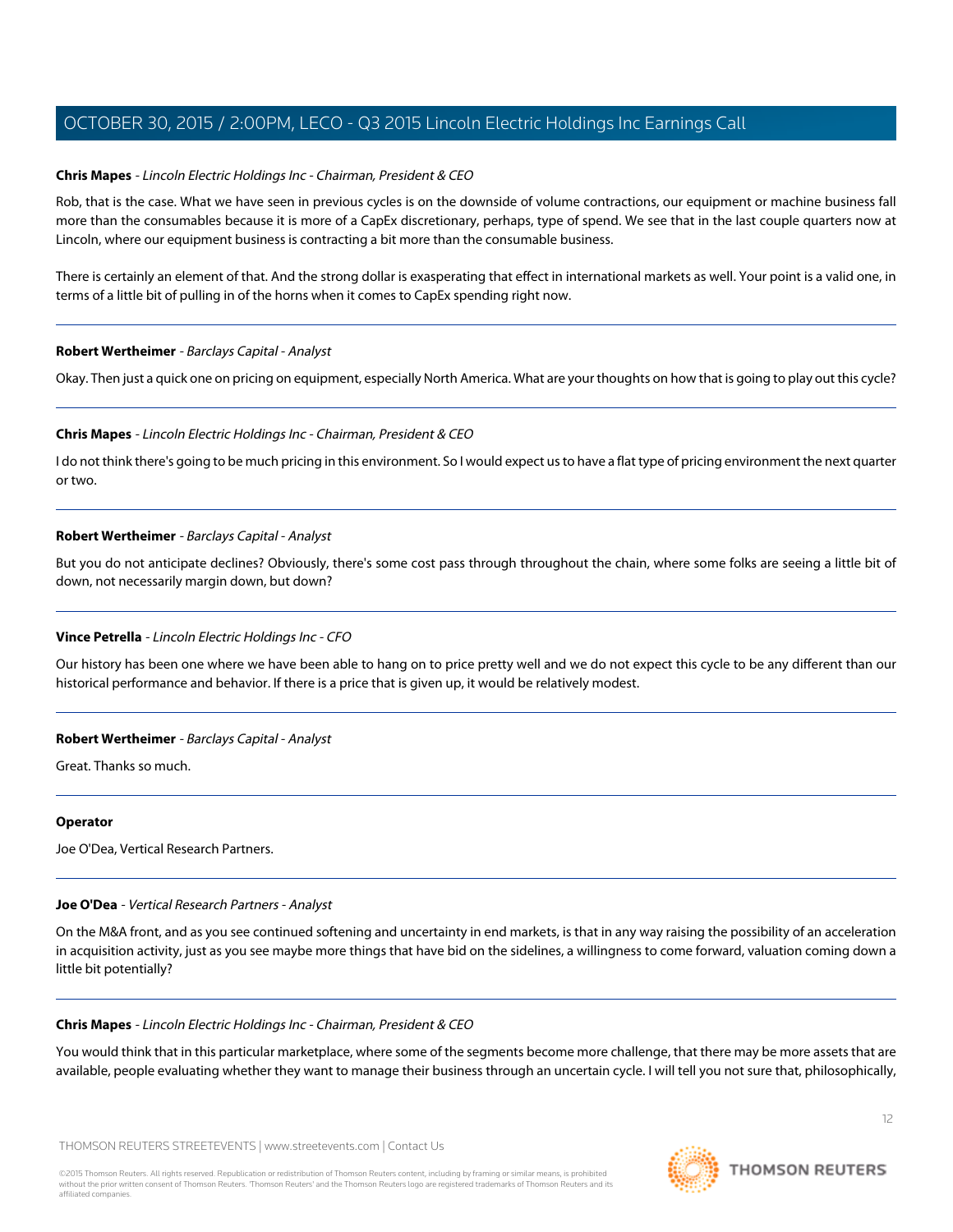we're thinking about it that way. We have invested a lot of money from a human resource perspective and from a strategy perspective to be able to evaluate acquisitions.

We know how critical it is to us to our long-term strategy. I certainly was excited about closing the Rimrock acquisition and the SWP transaction in the quarter. Hopefully -- maybe we will have more assets that become available, but I can assure you that, even before we saw this downturn, we were actively looking around the world for technologies and products and people that could advance our strategy.

#### **Joe O'Dea** - Vertical Research Partners - Analyst

Okay. Then on the cost actions taken or announced through the quarter, you announced some at the end of Q2 and then further actions in 3Q. It sounds like you implemented much of that over the course of 3Q, and now you see continued sequential softening into 4Q. Does that raise the possibility of additional actions or do think what you have now announced encompasses what you think you need to do for the current environment?

#### **Chris Mapes** - Lincoln Electric Holdings Inc - Chairman, President & CEO

We'll have to understand exactly where these demand trends move over the next couple of months. We have been very aggressive in managing that side of the cost model and certainly believe that we exhibited that and managed that in Q3. If we were going to see an elongated period of further demand declines, which we're not forecasting at this point, that we would obviously continue to evaluate our cost structure and make sure that we continue to keep that aligned.

But at this point, especially with us pretty much being through the month of October, we have probably accomplished at least any major type of reductions that we're going to be able to accomplish as it relates to Q4. And we will be evaluating those demand trends as we're moving into 2016.

#### **Joe O'Dea** - Vertical Research Partners - Analyst

All right. Thanks very much.

#### <span id="page-12-0"></span>**Operator**

Tom Hayes, Northcoast Research.

#### **Tom Hayes** - Northcoast Research - Analyst

As it relates to Venezuela, looking at the adjusted results, you're still essentially breakeven. Just wondering if you could provide some thoughts on your position in the market and how can you move profitability forward?

#### **Vince Petrella** - Lincoln Electric Holdings Inc - CFO

Our position in the market is still very strong. As you know, Tom, we're really the only local manufacturing there. It is a growingly challenged environment.

The economy there is contracting significantly, it is hyper-inflationary. Our view of Venezuela is that our expectations are modest, that we want to continue to maintain our position there, and eke out whatever type of profitability is possible under the current conditions.

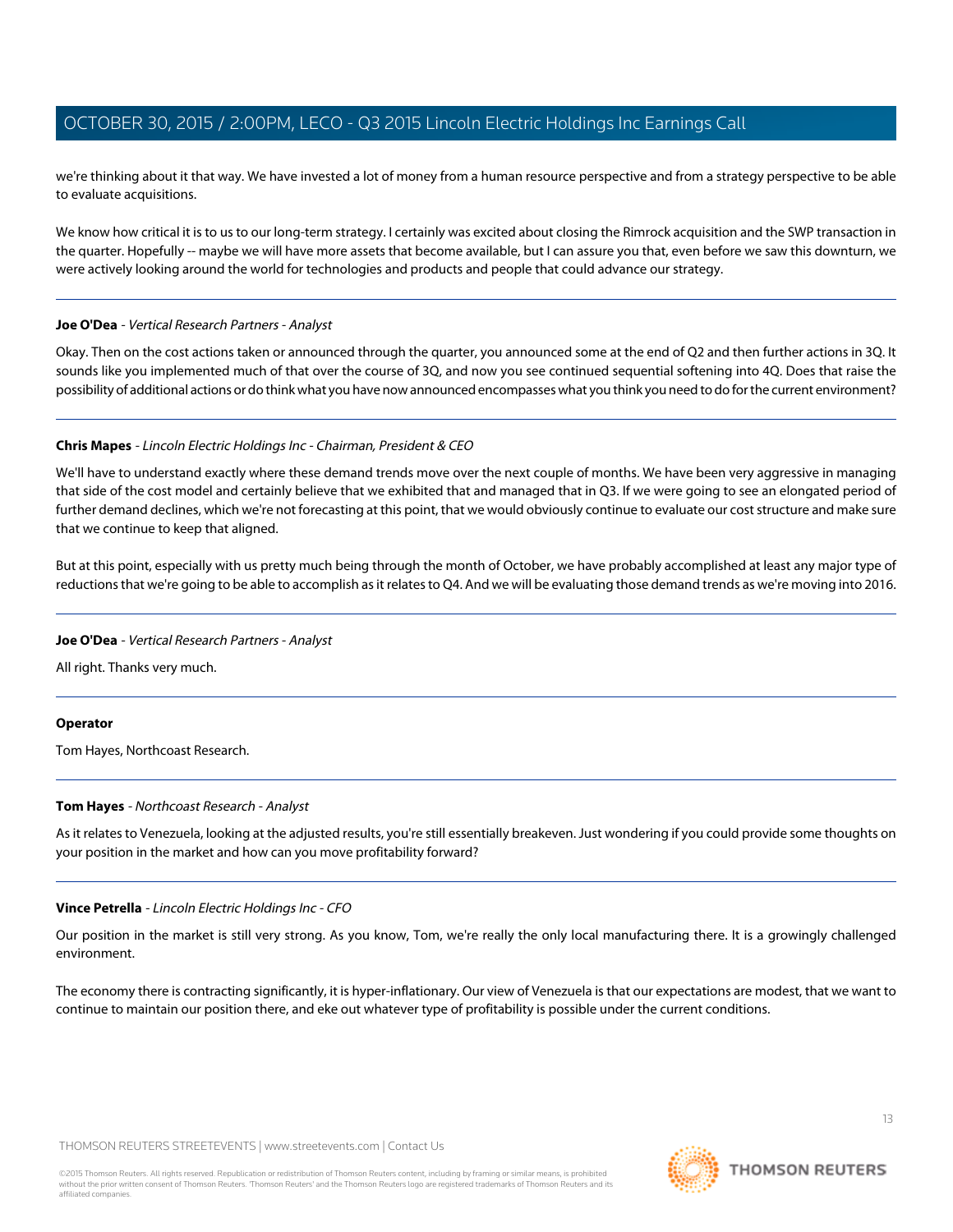I wouldn't expect us to have a whole lot of in the near term or maybe the intermediate term from an earnings or sales perspective coming out of Venezuela. But it is still our position that we are there for the long term, and we are hopeful that, the economy can get back on track and take advantage of some of the world's largest oil reserves sometime in the future.

# **Tom Hayes** - Northcoast Research - Analyst

Okay, great. Then a follow-up.

The acquisition of Wolf Robotics in the quarter was a nice addition to the automation offering. Perhaps you could touch on how you position the complete Lincoln automation offering to the clients, especially as you called it out as a meaningful growth driver going forward?

# **Chris Mapes** - Lincoln Electric Holdings Inc - Chairman, President & CEO

As it relates to the Wolf Robotics acquisition, it provides a couple of real catalysts for us in the way we're moving to the market with automation. The first would be it provides us an operation in Fort Collins, Colorado for the western portion of the United States, for us to be able to touch customers more easily within that group.

I was out there recently just a couple of weeks ago, meeting with the employees. I will tell you that it is an enormous amount of talent. People were very focused on welding technologies and automation. And they have really had a leadership position in a host of large OEMs and believe they can help us take those capabilities into other markets and other OEMs.

The second catalyst that I see from the automation business for our customers is quite frankly the scale we are building. The fact that as we continue to aggregate up more of these businesses, we bring in more capabilities like we have at Wolf Robotics, where they had some unique applications that they had been engaged with.

As we bring more and more scale of our global automation capabilities, our ability to service global OEMs is going to be enhanced. We see that as part of the fundamental strategy that we started two or three years ago when we said we were going to migrate down a long-term investment payoff in welding automation. Very, very excited about the recent acquisitions with Wolf, as well as our continued investment in that space.

# **Tom Hayes** - Northcoast Research - Analyst

Great. Thank you.

#### <span id="page-13-0"></span>**Operator**

Liam Burke, Wunderlich.

# **Liam Burke** - Wunderlich Securities, Inc. - Analyst

Chris, how is the -- as you grow the automation business, how is the competitive environment different from your more traditional arc welding business?

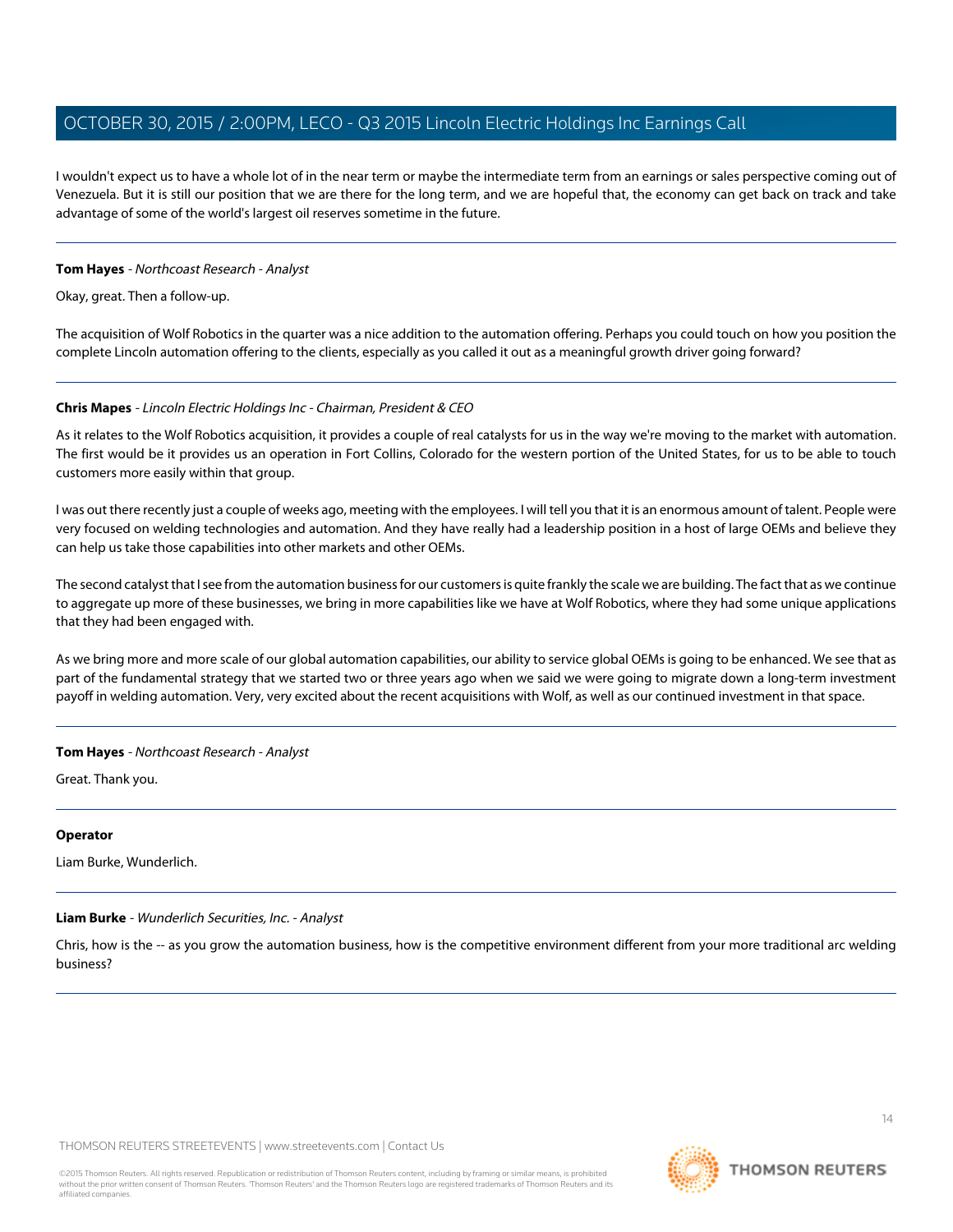### **Chris Mapes** - Lincoln Electric Holdings Inc - Chairman, President & CEO

The one difference is that it tends to be very much directly with the end user because you are really talking about developing a solutions base that's very specific to their particular application. There are a multitude of our products that are enormously focused with the end user application. But there are some of our products that, quite frankly, are more closely aligned with management of the channel or support from the channel.

But the automation business generally is working with an OEM because you are going into solve a larger solution for the OEM from a welding perspective. One of the challenges with that it is much larger project management, not just creating the solution, but many times being there with the solution from installation and an engineering perspective. So we believe it is a deeper relationship.

It is a relationship that requires us to have a different type of resource at times to support that OEM. But I've got to tell you, we think it is greatly aligned with our strategy because we want to be a solutions-based, technology-driven Company and automation provides us another capability for us to bring that to the marketplace.

#### **Liam Burke** - Wunderlich Securities, Inc. - Analyst

Are you running into a broader set of competitors here or how does that landscape look?

#### **Chris Mapes** - Lincoln Electric Holdings Inc - Chairman, President & CEO

We do run into different competitors, although I would tell you that we believe we have a unique value proposition. At the end of the day, when an OEM is seeking these types of solutions, they are just not seeking automation. They are seeking a welding solution. We, quite frankly, believe we know more about welding and welding technologies than any of the other individuals that would be bringing these solutions to the marketplace.

So if you are just an integrator of automation, or if you are a line builder within automation, and there are companies out there that do that, and some companies that do that well, I would share with you that we believe the real issue is you have got a welding issue. The welding proposition and our knowledge of that technology and the ability to bring that solution within automation as a solution creates a real competitive advantage and creates a compelling value proposition when we talk about that with our customers.

#### **Liam Burke** - Wunderlich Securities, Inc. - Analyst

Great. Thank you, Chris.

#### <span id="page-14-0"></span>**Operator**

Stanley Elliott, Stifel.

#### **Stanley Elliott** - Stifel Nicolaus - Analyst

Going back to the automation side, have you seen any of the other larger, more global welding companies start to accelerate their investments in automation like you all have?

#### **Chris Mapes** - Lincoln Electric Holdings Inc - Chairman, President & CEO

I would say that we haven't seen anything to the level that Lincoln has, because of the acquisitions that we've been making to the space, and certainly the public side of those particular disclosures. A multitude of other players have some presence in the space, but we certainly are excited about our continued investment in what we believe to be our market-leading position in welding automation.

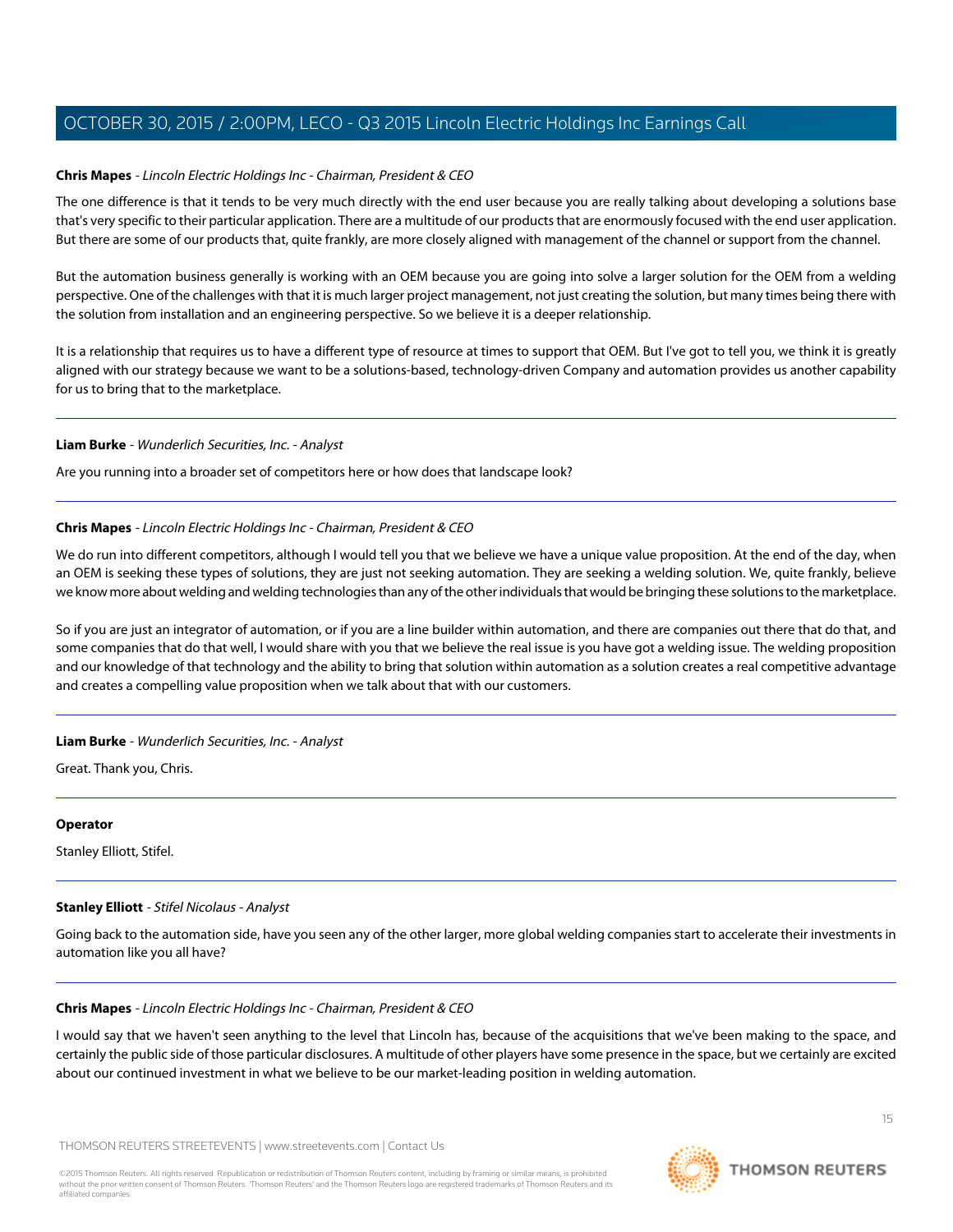### **Stanley Elliott** - Stifel Nicolaus - Analyst

The success you guys have had, is that changing your thought that maybe doubling this business through the 2020 process might actually be conservative to where this business could grow in excess of \$500 million?

#### **Chris Mapes** - Lincoln Electric Holdings Inc - Chairman, President & CEO

I think the real challenge associated with that will be, as we continue to execute on the current strategy, what the longer-term growth rates are for automation within the welding space. Because as we think about the business, we certainly want to have a leadership position and that leadership position might lead us to a larger business model than what we were initially thinking of as we developed and are executing on the strategy.

My confidence is that the strategy is working for Lincoln and that we believe that it is a value creation for our business and our shareholders and we're more than willing to continue to look at investments in the space. Probably forecasting out what the size of that business would be is just a little beyond where we are comfortable today until we really get a broader understanding of the adoption rates in welding automation globally over the next several years.

#### **Stanley Elliott** - Stifel Nicolaus - Analyst

Understood. If I could sneak one more in, you all mentioned returning cash to shareholders through the cycle with the big repurchase activity this year. Would you guys care to comment on what investors could expect to see in the coming year?

#### **Vince Petrella** - Lincoln Electric Holdings Inc - CFO

Stanley, we haven't -- were not in the position today to announce what our 2016 share buyback targets will be. As you know, we are on pace for \$400 million this year. We still have a planning process to get through in December to button down what our views are on 2016.

But what I can tell you is that you can expect a very robust share repurchase number for 2016, in line with our previous discussions surrounding our revised capital allocation strategy. I would expect there to be a very significant share buyback activity in 2016, as well.

#### **Stanley Elliott** - Stifel Nicolaus - Analyst

Great. Thank you, guys.

#### <span id="page-15-0"></span>**Operator**

Steve Barger, KeyBanc Capital.

#### **Steve Barger** - KeyBanc Capital Markets - Analyst

Vince, you talked about that \$26 million price benefit in South America. How much of that flowed through to operating income in that segment?

#### **Vince Petrella** - Lincoln Electric Holdings Inc - CFO

South America doesn't have a whole lot of operating income, but the \$26 million was really a charge related to the Venezuelan foreign currency remeasurement process. It wasn't a cost savings, Steve, as much as a special item charge.

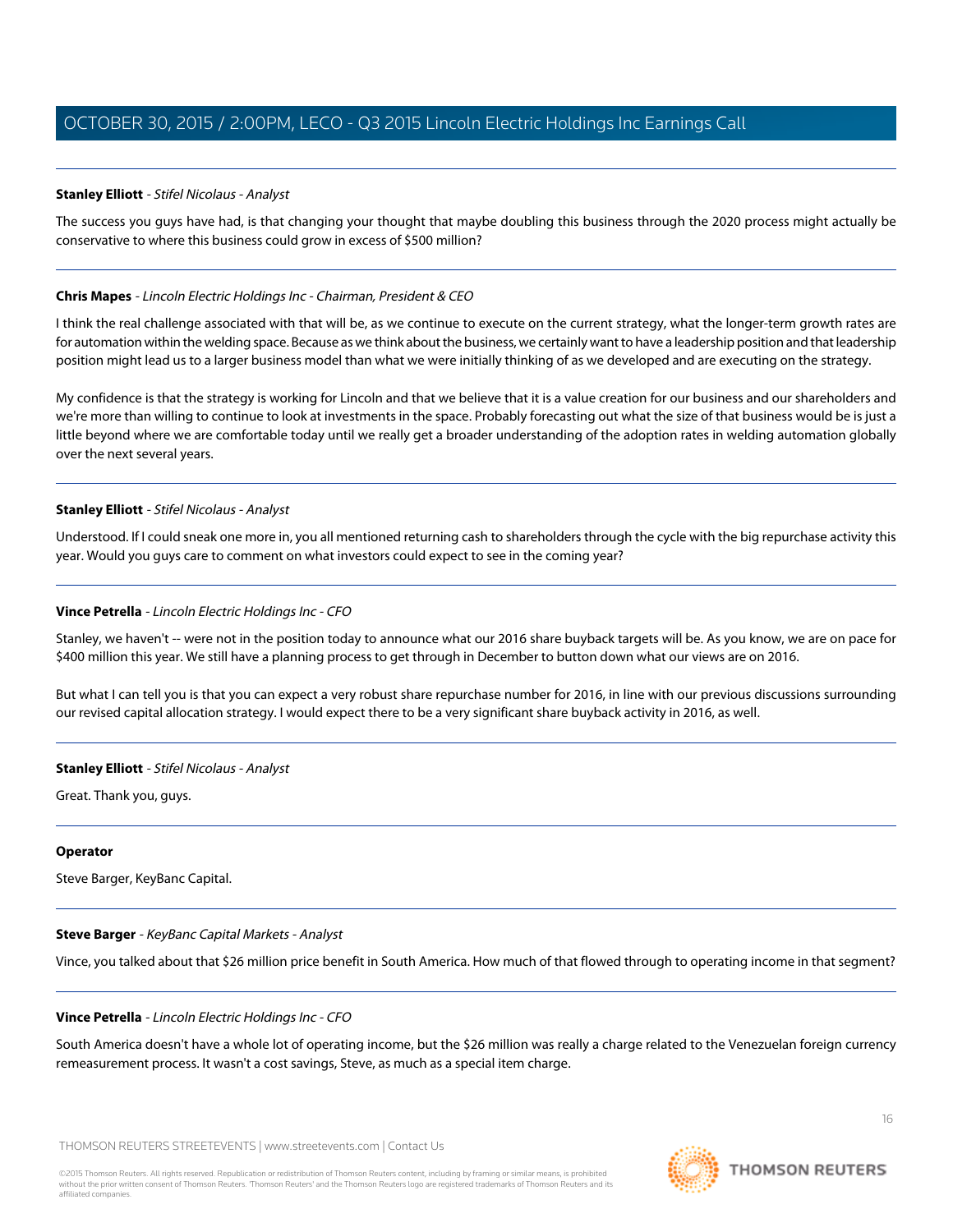### **Steve Barger** - KeyBanc Capital Markets - Analyst

No, I'm talking about on the volume acquisition price in FX [walk], the positive \$26 million is that the same charge?

### **Vince Petrella** - Lincoln Electric Holdings Inc - CFO

No, that is actually the hyper-inflationary economy in Venezuela. You are raising your prices on a weekly basis in line with a very high inflation rate, but your costs are going up by a commensurate, or some months, a greater amount. It is really offset -- those price increases are offset with cost increases. It doesn't really translate into higher earnings.

Because, as you may know, Venezuela has a fair price law, which only allows you to mark up your pricing a little bit more than what your costs are rising at. You're almost locked into a position there currently, where if prices -- your costs are going up 100%, you can maybe raise your pricing by 112%.

#### **Steve Barger** - KeyBanc Capital Markets - Analyst

Got it.

# **Vince Petrella** - Lincoln Electric Holdings Inc - CFO

So you're just trying to hold serve their and not really expand margins.

# **Steve Barger** - KeyBanc Capital Markets - Analyst

Understood. Would -- and I know it is always hard to predict in an environment like that -- but would you expect to see a price benefit like that in 4Q as well, just as we think about our models?

# **Vince Petrella** - Lincoln Electric Holdings Inc - CFO

No. I don't think so.

With this move from the CCAD1 rate to the SIMADI rate, that is going to temper the price increases that I think you're seeing through a new translation mechanism. So the numbers are going to come down at least near term fairly significantly when we think of the size of the top line in Venezuela.

#### **Steve Barger** - KeyBanc Capital Markets - Analyst

Okay. Next, moving to North America, thinking about the \$45 million volume decline that you saw, how much of that was export versus domestic? And based on the commentary for what you are seeing so far in 4Q, would you expect to see that same level or more of a volume decline in 4Q?

# **Vince Petrella** - Lincoln Electric Holdings Inc - CFO

The export part of that decline was about \$8 million out of the US, year-over-year, so about \$36 million, let's call it, was domestic declines. Then as far as the trending is concerned, my expectation based on what we are seeing in our North American business for October is that it will likely be

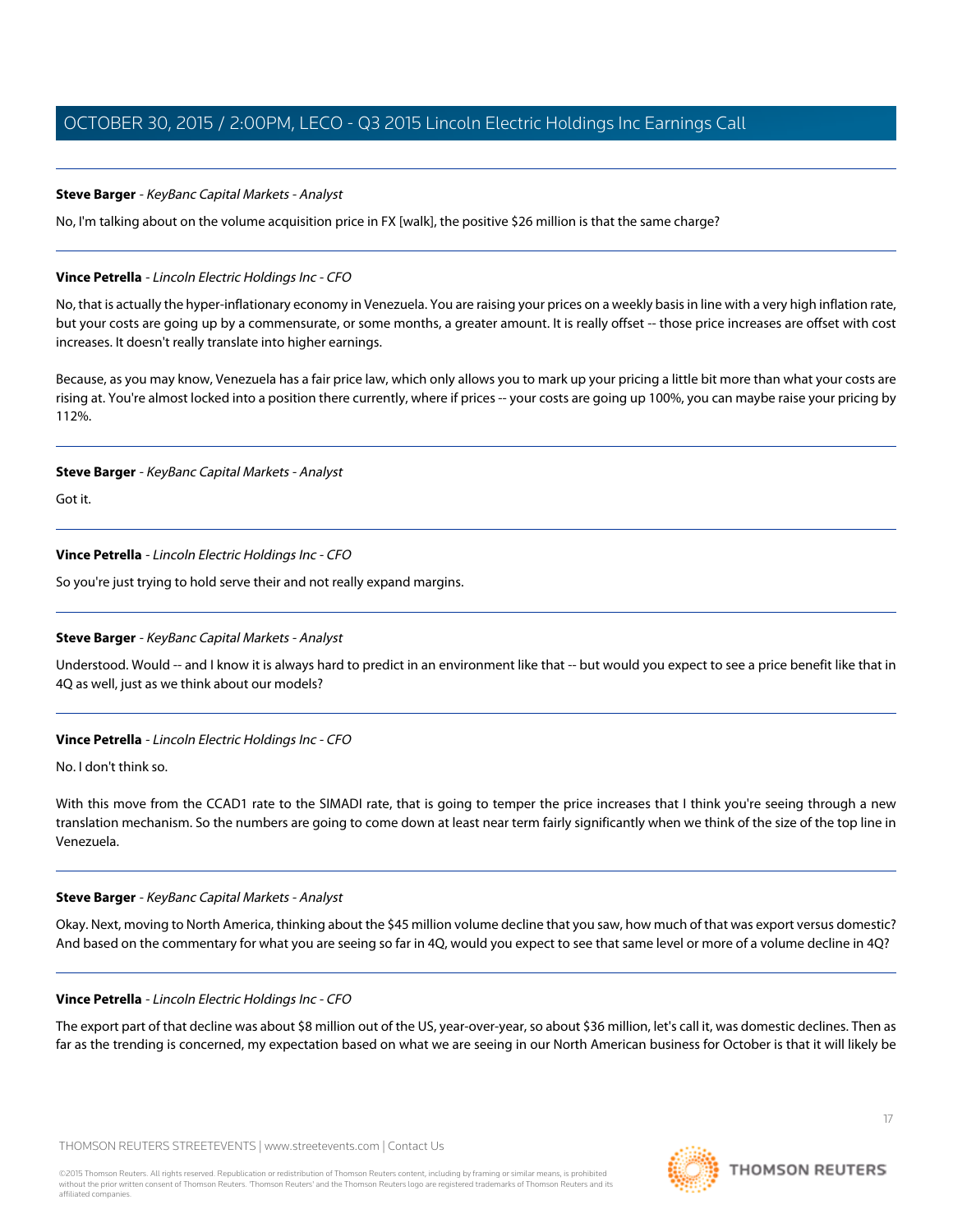larger than that. That the trends that we saw throughout the quarter and what we have on the book for October, unless something turns around in November and December, we will have a greater decline in volumes in the fourth quarter than the third.

#### **Steve Barger** - KeyBanc Capital Markets - Analyst

Got it. These volume declines, you haven't really seen, if my historical data is right, since 2009, so really remarkable margin preservation on that front. Can you tell us what the EBIT loss was on that \$45 million decline before cost savings?

And obviously you have gotten in front of those EBIT declines very well. How much of a direct offset was there from specific cost actions in the quarter?

#### **Vince Petrella** - Lincoln Electric Holdings Inc - CFO

We had previously disclosed a run rate of about \$10 million to \$12 in temporary savings and \$4 million to \$6 million on permanent. So we think we got the full quarterly run rate on that. We also achieved in the overall business about 11% decremental margin, which is unusually strong for our business, historically speaking.

We're very pleased with the cost savings activities that we have engaged in during the course of this double-digit decline in volumes. And I believe, Steve, our performance in this quarter, and frankly, the last couple of quarters, is better than what our decrementals have been last time we have been through this a volume decline by a wide margin.

#### **Steve Barger** - KeyBanc Capital Markets - Analyst

No question about it. So what I'm trying to get to is, is that decremental of 11% versus the -- I think it was -- 18% in 2Q, and maybe closer to 30% in 1Q, are your cost saves going to allow you to keep that decremental at a low double-digit pace in 4Q or does some of that volume decline catch up with you?

# **Vince Petrella** - Lincoln Electric Holdings Inc - CFO

I would tell you we could, but it depends on the volume declines that we have in the fourth quarter. The trending would suggest that, that might be difficult, but we are outperformed previous same type volume declines.

Our decrementals will likely be a bit better but sometimes it can be difficult to get ahead of another step-down in volume declines within a quarter. So I am fairly optimistic that we will be able to maintain a better-than-historical profile but it is, again, all dependent upon how we end up in volumes in the fourth quarter.

#### **Steve Barger** - KeyBanc Capital Markets - Analyst

All right. Thanks very much.

#### **Operator**

Justin Bergner, Gabelli & Company.

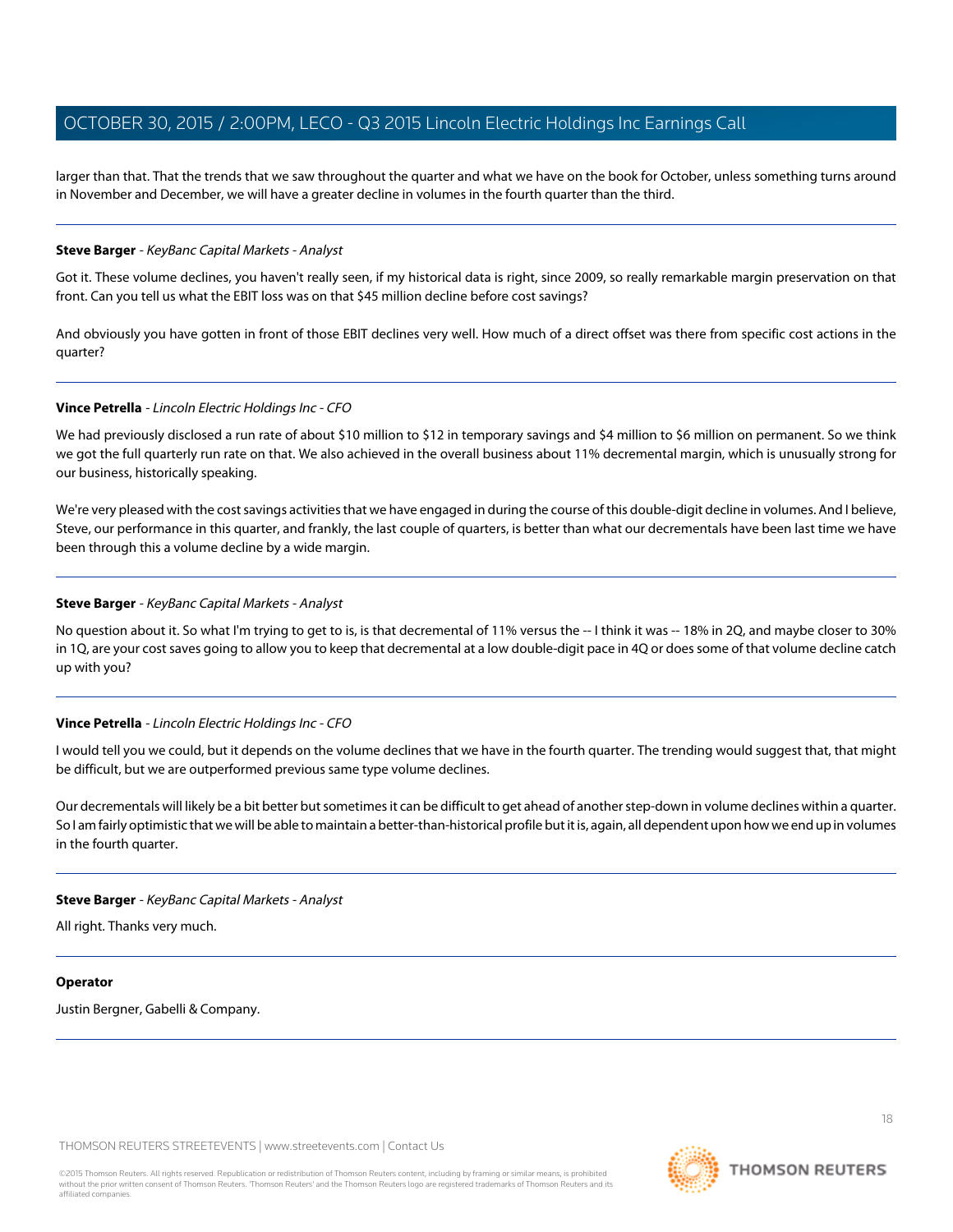#### <span id="page-18-0"></span>**Justin Bergner** - Gabelli & Company - Analyst

I wanted to address the question of margins a different way. I don't think there has been a discussion yet today about any benefit from declining input costs. Was that a factor in the third quarter, and if so, could you give us some idea as to how much of a factor?

#### **Vince Petrella** - Lincoln Electric Holdings Inc - CFO

We did have a LIFO credit in the third quarter of about \$4.2 million, which is reflective of a lower input cost environment. Our year-to-date benefit from that is about \$7 million, so we did have some compression in raw material costs in the quarter that benefited us from a LIFO credit perspective by a little over \$4 million.

#### **Justin Bergner** - Gabelli & Company - Analyst

Okay. Is there any additional portion that doesn't flow through LIFO that would have been on top of that?

# **Vince Petrella** - Lincoln Electric Holdings Inc - CFO

I wouldn't be able to put a number on that for you, but LIFO is a good indicator of what your current cost environment is doing on a quarterly basis.

#### **Justin Bergner** - Gabelli & Company - Analyst

Okay. That's helpful.

Then I noticed that in North America your price ticked up a bit versus prior quarters, which was certainly impressive given the underlying environment. Is there any factor there that we should be noting in terms of mix or source of that strengths on the price driver?

# **Chris Mapes** - Lincoln Electric Holdings Inc - Chairman, President & CEO

North America includes Canada and Mexico, those foreign jurisdictions. And the bulk of the pricing improvement was really the dynamic of selling products from our US business into those legal entities, who in turn, have to raise prices to try to make up for a stronger US dollar.

So the weakness in the Canadian dollar and the Mexican peso against the US dollar, and this is true in all markets, not only North America, will require the local subsidiary to try to recoup that greater cost through pricing increases. So the bulk of that really is a foreign currency inter-Company pricing dynamic. In the domestic market, pricing was relatively flat.

#### **Justin Bergner** - Gabelli & Company - Analyst

Okay, great. That's helpful.

One final question. I'm not sure if you've spoken to this before, but can you perhaps give us a sense as to whether automation margins are in line with the Company average, and in line with the North American average as it relates to the North American component of automation?

#### **Chris Mapes** - Lincoln Electric Holdings Inc - Chairman, President & CEO

Currently, the automation product line margins are a bit less than both North America and the consolidated group, but they're pretty close to where we are from a consolidated group perspective. But as you know, North America is a fair bit higher than the consolidated numbers. But they are a little bit less at this point in our integration process, including in a lot of new acquisitions over the past couple, two, three years.

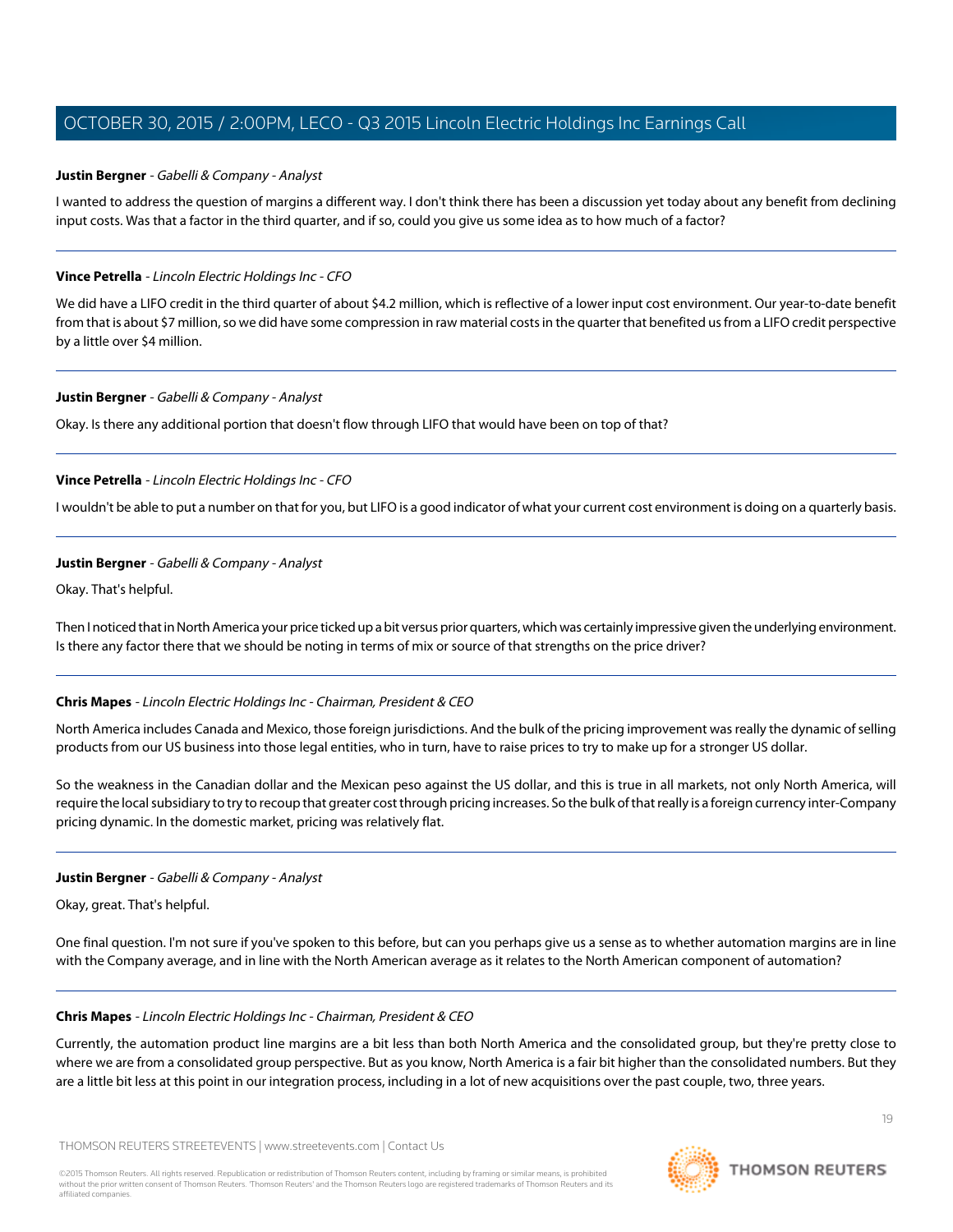# **Justin Bergner** - Gabelli & Company - Analyst

Okay. That's helpful. Do you expect them to be able to get to the Company level or perhaps even the North American level in your mid-term plan?

# **Chris Mapes** - Lincoln Electric Holdings Inc - Chairman, President & CEO

We fully expect them to achieve the consolidated business level, and maybe even a tick higher. But North America margins are maybe a little bit farther out than the near or even the intermediate term.

# **Justin Bergner** - Gabelli & Company - Analyst

Okay. Great. Thank you for taking all my questions this morning.

# **Operator**

Matt McConnell, RBC Capital Markets.

# **Matt McConnell** - RBC Capital Markets - Analyst

You mentioned that deferred customer capital spending is impacting equipment sales, as it typically does, but it sure doesn't seem to be impacting automation sales. That is a pretty big capital outlay obviously, so how has that been stronger? Is that you are just outperforming the market? Just a little more insight into the increase in automation sales this quarter would be helpful?

# **Vince Petrella** - Lincoln Electric Holdings Inc - CFO

That is a great question, actually. Historically automation has moved largely with our equipment portfolio. And this really might harken back to the previous question I was asked today about end market segments and the divergence between those segments in our business.

But one of the segments that is strong for us right now is automotive. Automotive is perhaps one of the heaviest concentrations of automation sales activity in welding automation.

So I would attribute to a good part of the divergence in automation to its end market exposure in the area of automotive at the current time. It is really relevant to what our exposures are from an end market perspective. And we have some end market strengths in the automation space.

# **Chris Mapes** - Lincoln Electric Holdings Inc - Chairman, President & CEO

I would also add, we're still in an extremely low cost of capital environment. So as some of these segments are struggling, they are still looking for productivity, and quite frankly, needing productivity. So there may still be some investments in some space that, quite frankly, is not growing from a demand perspective, but those OEMs are seeking solutions to drive higher levels of productivity.

# **Matt McConnell** - RBC Capital Markets - Analyst

Great. Thanks. That's helpful.